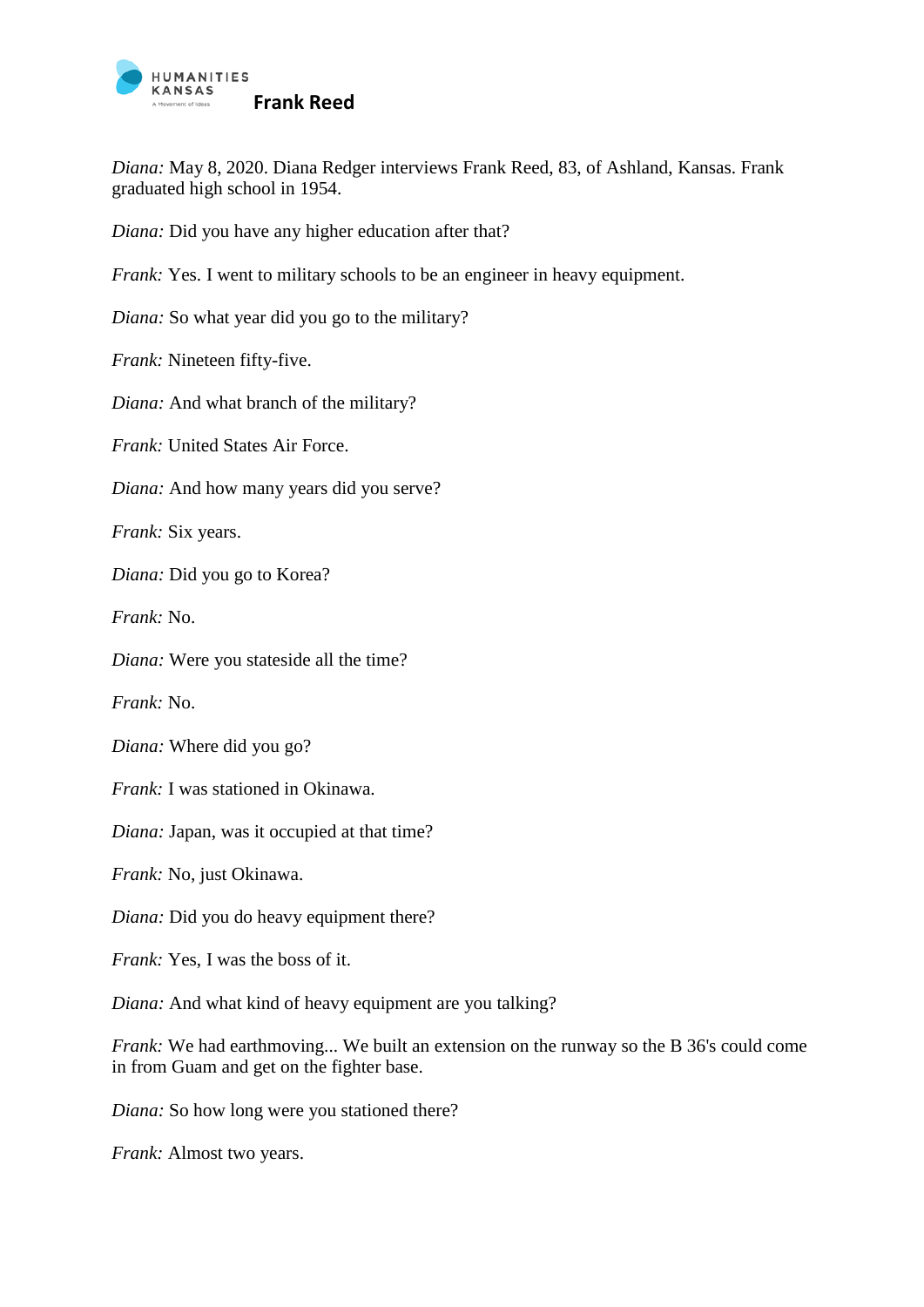

*Diana:* And then when you left there, where did you go?

*Frank:* Shreveport, Louisiana at the Barksdale Airport Base.

*Diana:* And where were you when you retired out of the military?

*Frank:* Barksdale Airport Base.

*Diana:* And did you stay down there for a while or did you return to Kansas?

*Frank:* I took a 30-day vacation and came back and welded in the oilfield. I welded on the cofferdams on the Cimarron River Bridge.

*Diana:* South of town?

*Frank:* Yes, south of Sitka.

*Diana:* When they were starting to build that long bridge?

*Frank:* Both of them.

*Diana:* Was there another way across the river at that time?

*Frank:* They made a bypass on the west side.

*Diana:* When did your family come to Clark County? The Finleys, your mother's family? Well, first off, tell me your parents' names.

*Frank: Parents' name was Finley.* 

*Diana:* Your mother, Mary, and who were her parents?

*Frank:* Those were her parents, and they homesteaded... No, they bought land in Sitka, three miles west of Sitka, but I'm not sure what year. My mother went to school... They farmed in Isabel, Kansas, and then they sold that land and bought land on the east side of Protection about a mile. That's where Mom went to the first and second grade. And then when they moved, they traded that land for the land at Sitka. And then she went to school there, they walked to school.

*Diana:* Did she have brothers and sisters that went to school with her?

*Frank:* She had two sisters and a brother.

*Diana:* What did her Dad do? Did he farm?

*Frank:* Her dad?

*Diana:* Yes.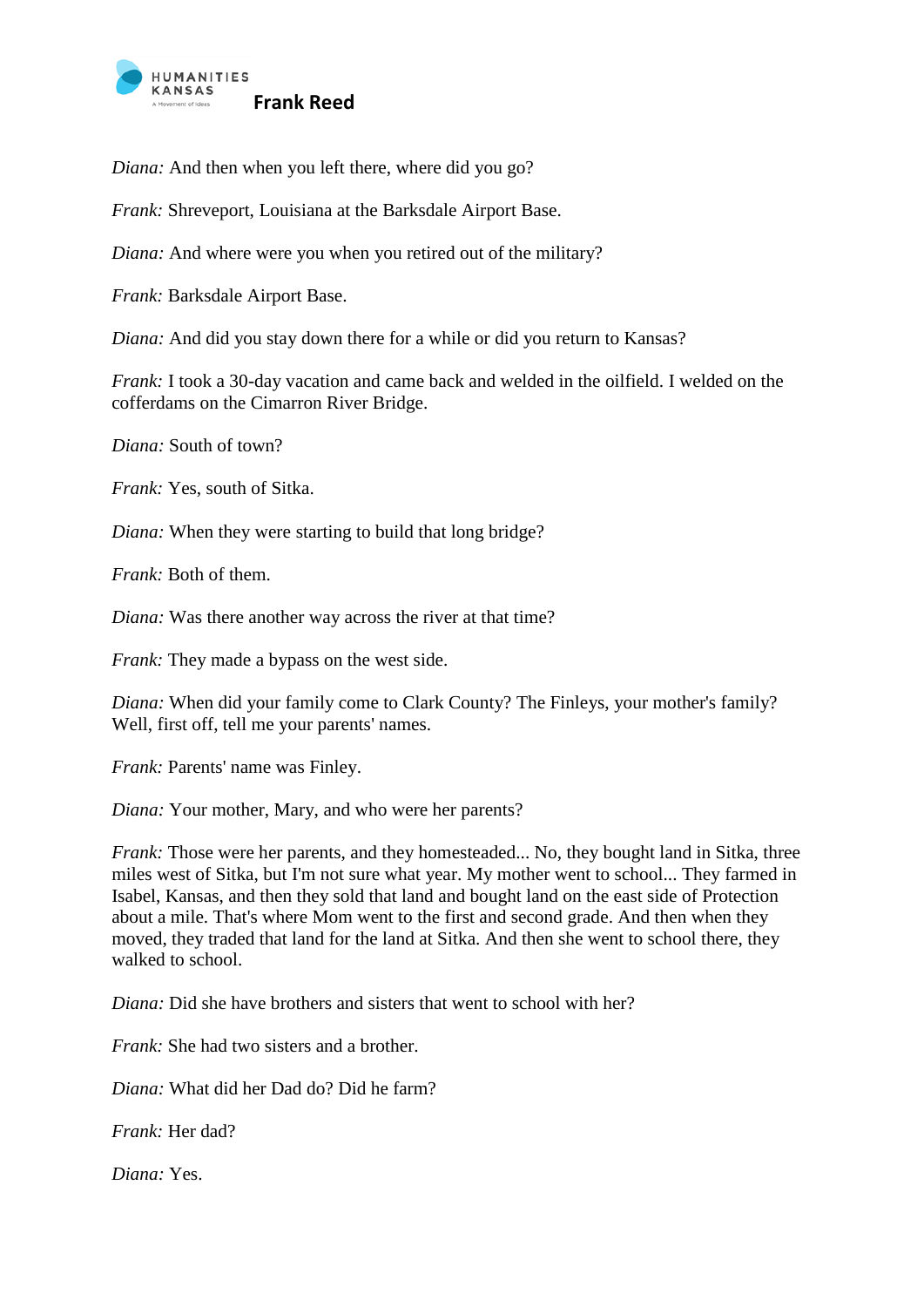

*Frank:* He had the first tractor in Clark County.

*Diana:* What type of tractor was it?

*Frank:* A Fordson.

*Diana:* What's that? What did look like?

*Frank:* An old tractor!

*Diana:* Did it have did it have wheels or did it have tracks?

*Frank:* It had wheels.

*Diana:* Self-propelled tractor. So what type of crops did he grow?

*Frank:* He had wheat and feed because he still had his horses and everything. His main crop was wheat, his money crop, and the rest of it was to feed livestock.

*Diana:* What type of livestock did he have?

*Frank:* He had cattle and horses, work horses.

*Diana:* Were they a certain breed? Were they the big horses, Percherons or something?

*Frank:* I don't really know.

*Diana:* What was his name? First name.

*Frank:* His name? I don't know.

*Diana:* Just grandpa, huh? And your dad's name?

*Frank:* George

*Diana:* And when did his family come to Clark County?

*Frank:* They went when he was eight years old, in 1899. They had homesteaded at Luray, Kansas, and then they moved to... when they opened up the Strip on the Panhandle, they moved and homesteaded down there, the whole bunch of them, in Oklahoma, at Gate. They went to farm, but nothing would grow because it was all white ground. Turned out later on, there was a factory at Gate that manufactured face powder that put out a railroad carload every day, and that was the farm they was on. The reason it wasn't growing anything, was it was face powder! They traded their land there for land at Dobe Springs. Dobe Springs was an oasis of that whole area. They lived there and farmed and they made their living. They traded in Ashland and rode their horses and drove them and came to Ashland for trading. I think they had a grocery store at Dobe Springs, I'm not sure. But their main crop was broom corn, and they raised broom corn and then they opened up the Salt Flats at Freedom. And they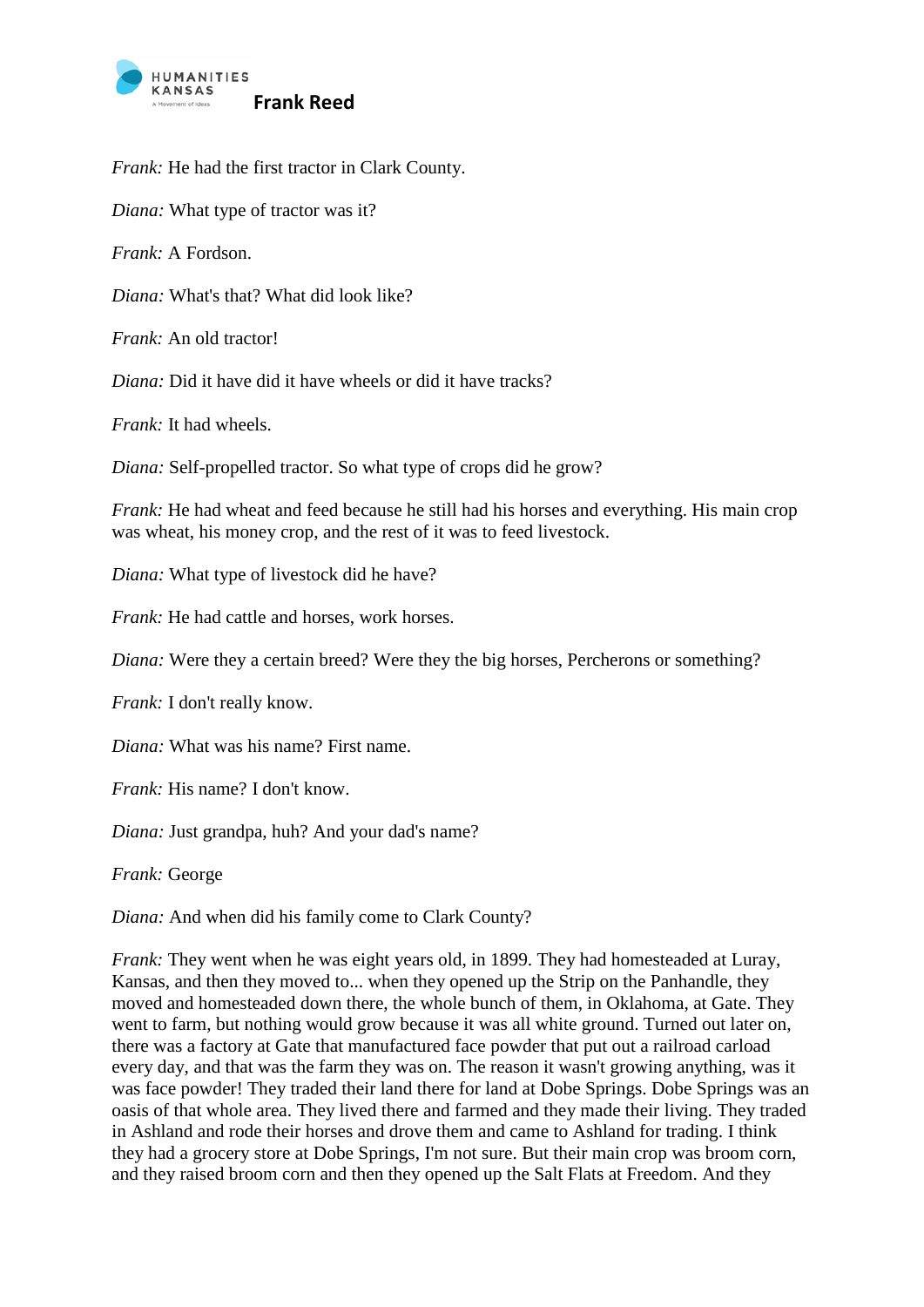

would load up. They'd take the wheels off the wagons and put them in the lake there a Dobe Springs, so they swelled up and they wouldn't come apart. Then they'd take the horses and go to Freedom and load with salt.

*Diana:* And where did they sell that to?

*Frank:* They brought it to Ashland to the Wallingford Elevator.

*Diana:* Did they bring their broom corn up here, too?

*Frank:* Yes.

*Diana:* Because there was a broom corn elevator here, right?

*Frank:* Yes.

*Diana:* Do you know what they sold it for?

*Frank:* No. I have no idea.

*Diana:* So how many years did they do that?

*Frank:* Well, in the meantime, they raised kids.

*Diana:* How many?

*Frank:* They had 16 kids, most of them at Dobe Springs. They lost four of them as infants. Their daughters married and there's 12 or 13. And then they lost one daughter at Selman, Beruna. She died giving birth to a cousin of mine that just died last year.

*Diana:* So where was your dad in that list of kids? Was he one of the older ones or younger?

*Frank:* Yeah, he was probably the third or fourth one down the line.

*Diana:* Did he first come to Sitka? Your dad?

*Frank:* No. He was drafted in the army at Dobe Springs and got on the train at Ashland and went to Fort Riley.

*Diana:* What year was that?

*Frank:* The war ended in '18, so it was probably in '16.

*Diana:* 1916, so it was World War I. Was he in the whole time of the war?

*Frank:* He taught me and my brother how to shoot rifles when we was kids and all those of us here in Ashland at the time, they later moved to California during the Depression. And they would stand around and say, "Those kids shoot as good as their dad." I got dad to tell me this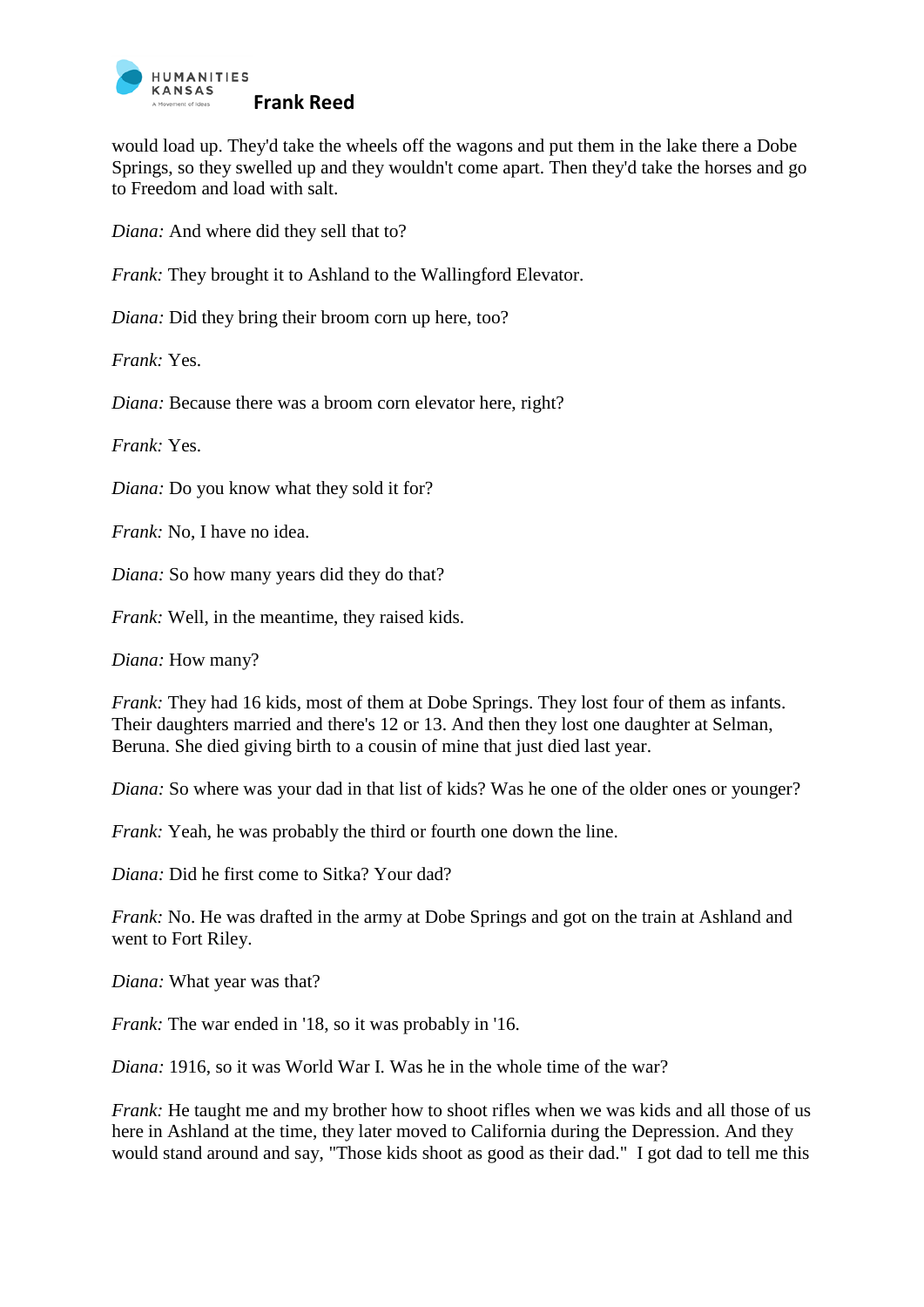

story that when he was drafted he got on the train and went to Wichita. I mean, to Fort Riley. When they got off the train. They gave him a gun and taught him how to work on it.

Then they go to the firing range and they shot 300 yards, a football field, three times. And he hit it dead center every time. So that evening, they put him on the train again and sent him on to New York City and put him on a ship to Germany. He got boot camp and training on that ship. He didn't get army clothes until he got on the ship, and they sent his other clothes home. That's the way they did it in those days. So, he was a sniper, because of the marksmanship that began at home.

*Diana:* Did he tell you how long it took to get across the ocean on the ship?

*Frank:* Pretty close to a month, from the train in New York and then over to Germany.

*Diana:* Do you know what part of Germany he was in?

*Frank:* He was sent to France. In France, there were four battles in WWI, and he made three of them before he got shot and he went to a medical center in France. When he was able to get around, he worked as a medic on the others that got shot at. He was quite a story. And then at Sitka, WWII happened while I was a kid, and so the guys went to war and come back. We lost two or three of the Sitka boys in the war. So those guys like your dad, they'd sit around and have their refreshment, pop and candy bars, and Dad would take off from work and visit with them and they'd tell stories. And I learned these stories second-handed, and there's some great stories.

*Diana:* When did your dad open his welding shop?

*Frank:* He came back and bought a building. I forget what it was. It had been a hardware store or something, and he opened it into welding shop.

*Diana:* Was he a blacksmith first?

*Frank:* Yes.

*Diana:* But he also did welding.

*Frank:* He went to welding school through a kind of correspondence deal out of Chicago. He graduated out of that. He welded with acetylene and oxygen. There was no electricity in Sitka, so he put in a generator so he could do something. He ended up running lines all over Sitka and furnishing electricity with a generator when he ran it.

*Diana:* So how was this generator powered?

*Frank:* Gasoline.

*Diana:* When did he meet your mother?

*Frank:* I don't know, but they were married, around '20 somewhere in there. I don't have a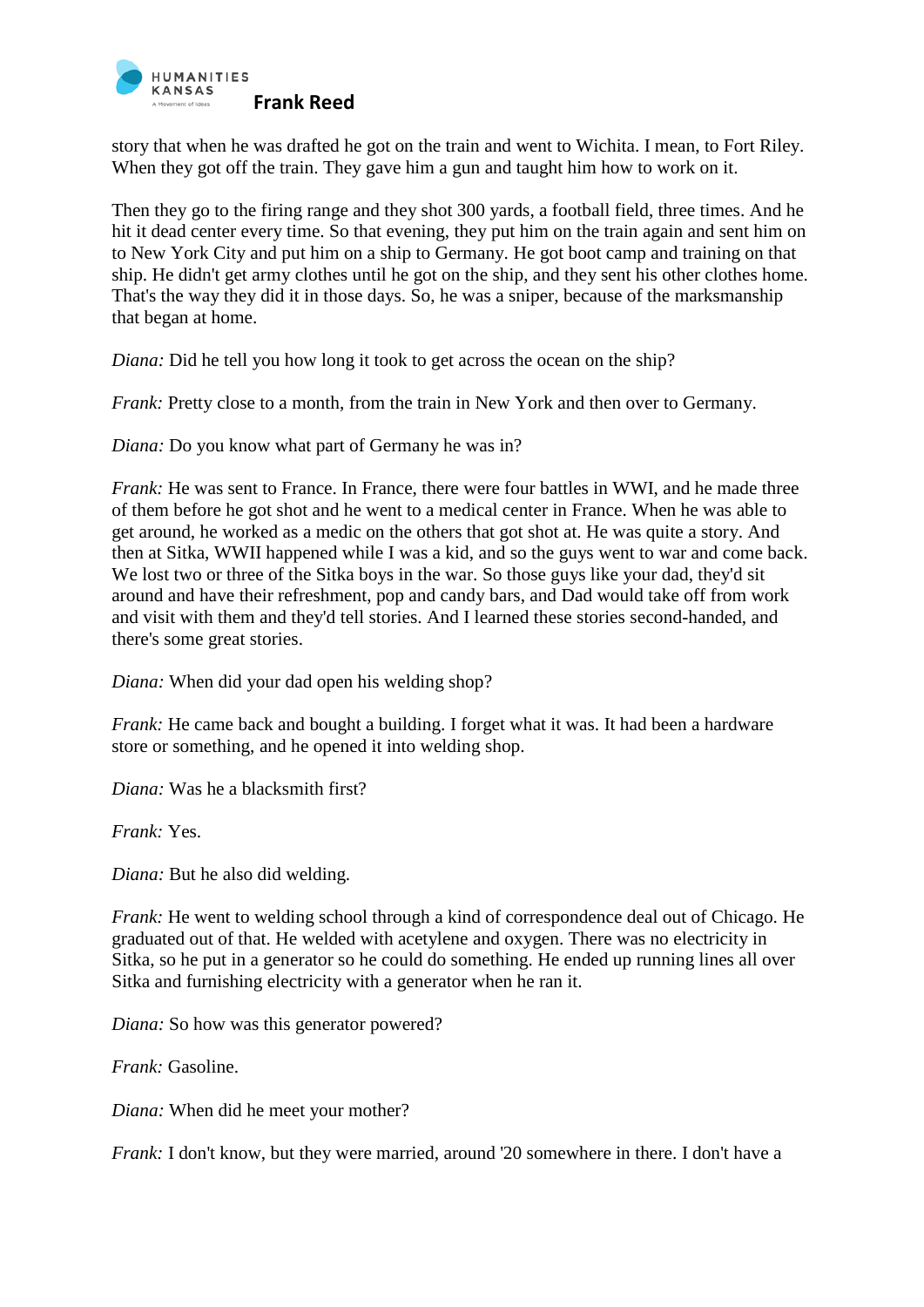

record for that. Anyway, I was raised in a lean-to house on the north side of that building, and that's where us kids were raised. There were five of us kids.

*Diana:* You have three sisters and a brother. Who's the oldest.

*Frank:* My older sister, Louise, and then George, and then me, the middle one, and then Helen, and then Sherry.

*Diana:* So, you all went to school at Sitka.

*Frank:* We all went to school in Sitka, until in my case, the sixth grade. We had a teacher I didn't get along with, and at the same time my dad had moved the building, which was the Wallingford Elevator office, where the VFW building now sits. They moved it down on Blackwood Street and Highland. And he fixed it all up for his parents to retire in. At that time, they lived out there where Alan Foster lives on 8th Street. That's where their house was. And my grandfather on my dad's side raised pigeons. And I've heard stories about the guys at work at the elevator, taking the sacks of feed out there and delivering them for his pigeons because he fixed them for eating. They called them squabs. He raised pigeons and dressed them out.

*Diana:* Did he sell them to restaurants or just to people?

*Frank:* I don't know. Guys like Skinny Wyatt told me the stories, because he delivered the feed for them from the elevator. And they made a little illegal booze and sold that too, I think.

Then us kids in Sitka, well, I and my little sister, come down with the scarlet fever. We had moved into the house that Dad had fixed up for his parents. In the meantime, they had moved to California with a whole bunch of the others in a Model T truck. There was an aunt named Letha that ran a barbershop in Ashland, and she was just younger than Dad, and they were the two that stayed here. There was another one named Walter, and during the Depression, he sent a telegram on the train to Mr. Spotts, who was the depot agent, I understand, to the president, saying we were starving to death in Ashland. We needed help.

He got a telegram back the next day, Mr. Spotts came with that. They ran two railroad cars of flour into Ashland and they put Uncle Walter in charge.

Well, when my aunt had passed away and she had the motel and rental houses all over town and the standard barbershop. Well, she left it all to my mother. My mother didn't know what to do with it, so they put it up for sale. So, we went to the motel and took everything out of it and got ready for the auction. And the uncle from Missouri, he came back home, him and his wife. And they helped us get the auction ready. And my mother didn't trust anybody, even us kids, so we set all the beds and everything out in the drive-in area and parking area in front of the motel and we were going to sleep out there and camp out. Mom said we had to stay right there in bed. It was a nice night.

My sister had a recorder and she recorded it, we asked Uncle Walter about his history. He's got a beautiful history and it's all recorded.

*Diana:* So, Aunt Letha, where was her shop, her barber shop?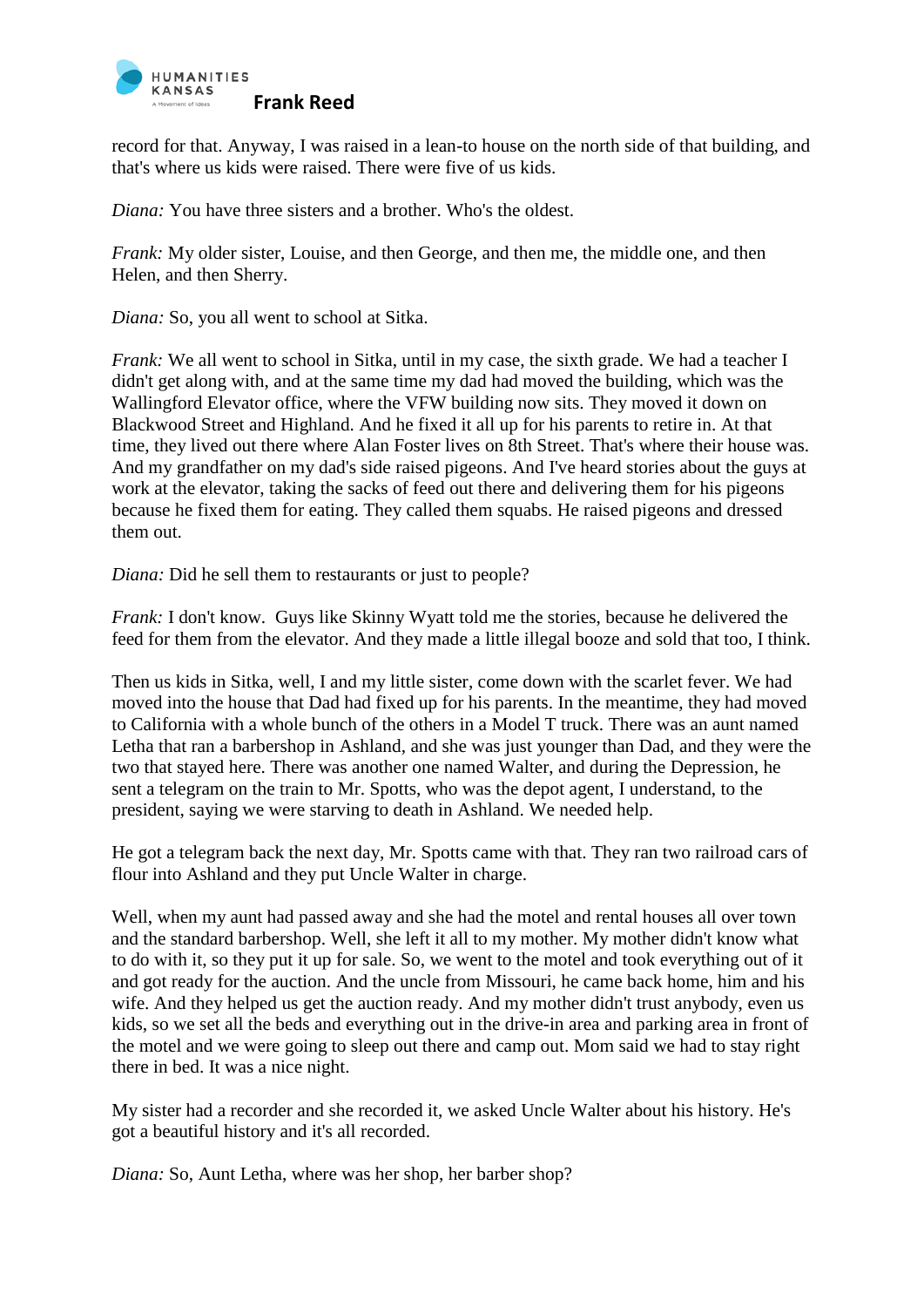

*Frank:* It was where the south building of the grocery store is, on Main Street, and when I was a seventh grader or so, when we moved back, when we moved over here, I worked for her. I flipped the picture show out too, for Art Ganson. And then I worked in the barbershop and the barbershop was half barbershop and half beauty shop. And she was the first lady barber in the state of Kansas.

*Diana:* The motel they owned was a trailer court, right?

*Frank:* No.

*Diana:* Didn't they own the trailer court that was behind where the VFW is?

*Frank:* No, that was a motel, and then the south building was plumbing shop. My uncle was a plumber. And it was all built out of army surplus after the war. The barracks from the Liberal airport, after the war.

Anyway, my uncle was in charge of getting rid of all this flour, and they had to get the railroad cars emptied in four days, the president told him that in a communication. So, he rounded up everybody that needed jobs and they had trailers and horses and they delivered them out, and they sold all the sacks for a dollar a sack. And then after he got all the money in, and he's living pretty high, the depot agent come to him and said they'd got another telegram and they had two federal agents coming out to see if he'd got his job done. And that's when him and his wife, which was a Concannon out of Lexington, they loaded up their car and went to Missouri, back in the sticks. The two federal guys couldn't find him.

That's the story. Anyway, it's interesting. So, I had quite a life in Ashland and Sitka

*Diana:* When you went to Sitka, there were two schools, right, there was first and second grade was in one building, and then third through eighth was in another building?

*Frank:* Yes.

*Diana:* Do you remember your first and second grade teacher?

*Frank:* Yes.

*Diana:* What's what was her name?

*Frank:* It was Dorothy Davis Amos Baker, and her husband had come to Sitka while I was in the first grade, and he was going to Europe. He was a paratrooper and he was a handsome young man. And we all got out behind the school and he popped his parachute out of his backpack and let the wind catch him and drag him across the back of the schoolyard. And then he went to Europe and was killed over there. I didn't meet her (again) until about four years ago at the All School Reunion. She married a man in Amarillo, and that's where she got the name Baker. Anyway, us kids all called her Dorothy Davis Amos Baker, because she had all those names.

She informed me when she was in her 70s or so, not to call her that, just to call her by her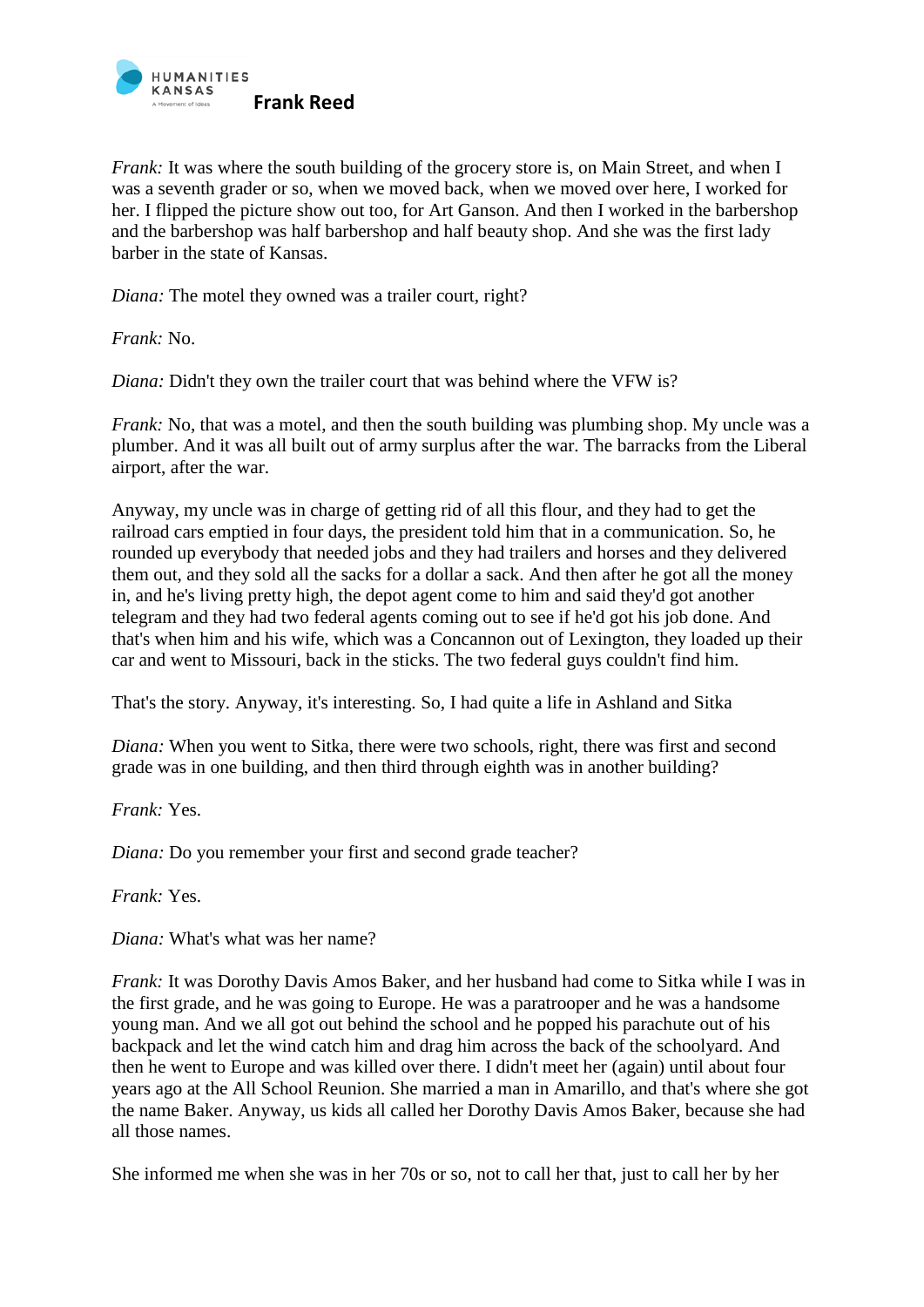

first name and her last name. It was one of the greatest things that came out of the school reunion.

*Diana:* So how many kids were in your class when you were in first grade?

*Frank:* Well, we was in one class, kind of, first and second grade, I think it was pretty close to 20 then.

*Diana:* And then when you went up to the other school, do you remember the teachers?

*Frank:* Yes.

*Diana:* Was it the same one all the way through your third through fifth grade?

*Frank:* We had new teachers every year. And one of them was Mrs. Matt Wilson. I've talked with her through the years; she was a beautiful lady, and she was a kid. You know, we're third graders, and she's our teacher and she's not much older than we are. She went to school, I think, in Hays. One semester in college made you a teacher in the elementary system.

*Diana:* Got a certificate to teach, right?

*Frank: Yeah, to get your certificate to teach. She was a... Well, I've talked her through the* years since and said, "You were just a beautiful young teenager."

*Frank:* She said, "Well, it was because I was only 17."

*Diana:* Well, so did she quit teaching when she got married?

*Frank:* She was already married to Matt Wilson. So, then we had other teachers, one of them was from Minneola. Her name, through the years, they was a pretty active family in Minneola. And then we had... the school system was run by a lady named Fox. She was the superintendent of all the schools in Clark County. She rotated around, drove around and checked all the schools. And so, we had teachers from Ashland and teachers from Sitka.

*Diana:* Do you remember the principal?

*Frank:* Mr. Palmer. He ended up running the Gambles store here in Ashland. Him and his wife both were teachers. They lived in that little white house that later turned into, when the school moved and everything, it turned into Quinton Wright's home there in Sitka. He was a school principal, because the superintendent was Mrs. Fox.

*Diana:* Was he the principal the whole time you were at school at Sitka?

*Frank:* No, he came to Ashland and opened a business, and I'm not sure who was the principal after. Engler, Mr. and Mrs. Engler was their name, I think.

*Diana:* When you were in grade school in Sitka, was there a school bus?

*Frank: Yes. Sitka always had school buses in the time I went there. And my dad ran a Model*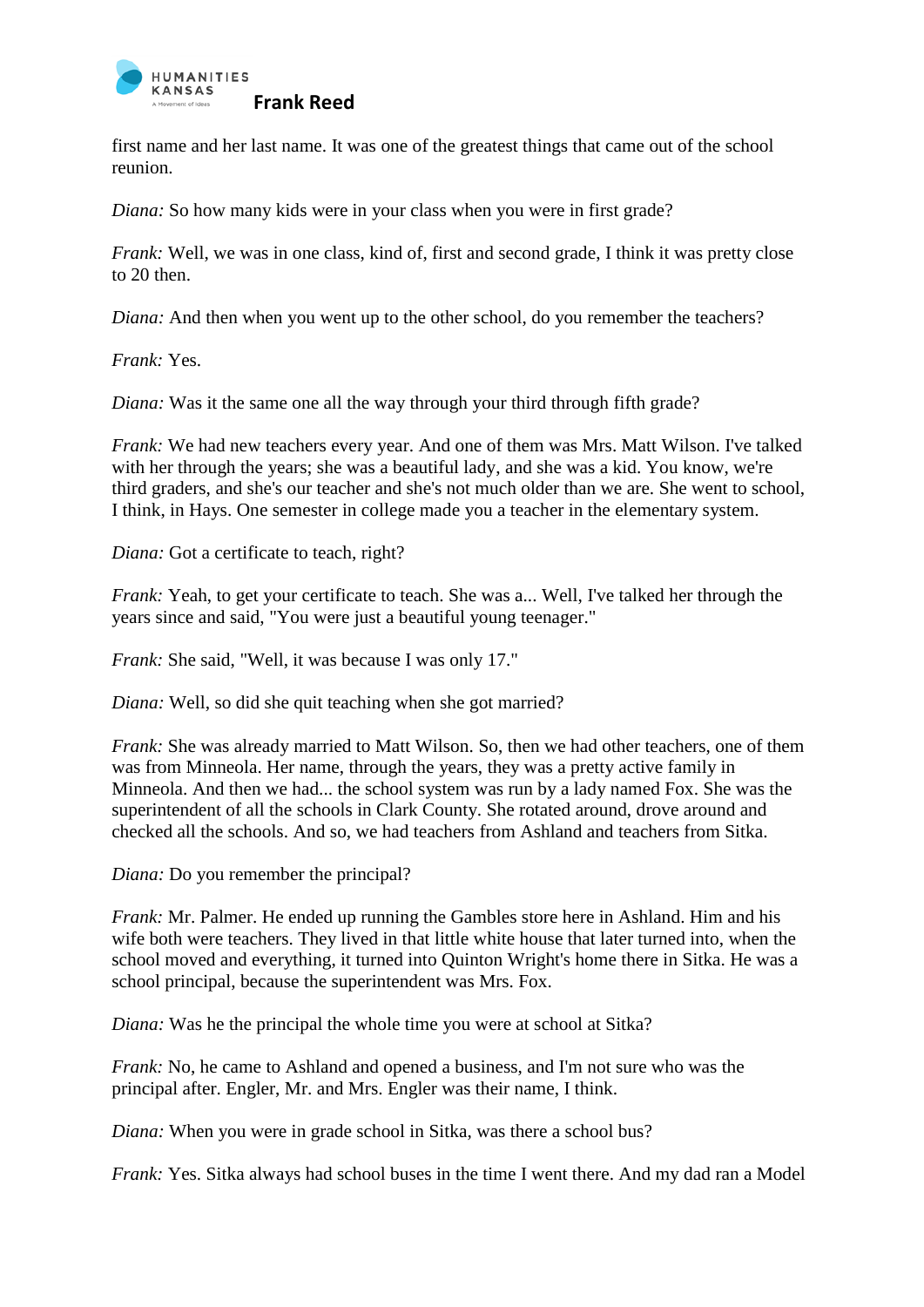

T school bus. When he opened his shop in Sitka, he ran a school bus. We had two schools besides the two you're talking about. There was one over at the Catholic Church, right across the fence from your grandparents.

The history of Clark County would be great if you could get Dave Bouziden to tell you, because he bought the Harper Ranch. And he just told me one day, "Frank, I got a nice ranch. But the paperwork, the deeds and everything, is worth more than the ranch."

Mr. Campbell built that ranch. I don't know where he came from, Mrs. Harper's dad. They had no knowledge of what being a rancher was. But he studied and made it work. And they were from back east, I think, back in Pennsylvania or somewhere? Well, they found out, if you fill that big ranch, fifteen thousand acres or something, with cattle, they have to eat. And then when winter comes and comes snow and they got to eat, right. So, they had to feed them. That was a new deal for the Campbells. They found out that there was a big center in Hays and Victoria and up in there, where the Germans came out at the end of the war and settled in America as immigrants, the Germans and the Russians and Czechoslovakians, I think. He put ads in newspapers all up there. At that time, his ranch almost went to Sitka, so he gave them farmland if they would come and settle in the Sitka area, and so all the people that I knew in life as a teenager, were these people: the Domes, the Pfeiffers, the Browns... Just people that you know of, Ben Dome and his grandparents, they come down there and uncles and aunts. George Dome lived down there, right south of where Bev York lives now.

They ended up with the land for farming it and raising feed for the cattle on the Harper Ranch. So, all the paperwork in transferring the land to the landowners, they had to work or they would lose it, it was really interesting to Dave Bouziden.

*Diana:* And so most of those people were of the Catholic faith, so they built the church and the schools for their kids?

*Frank:* That's where the school buses come in, you were talking about. See, my dad, after the war was over, and I remember the story there because it's a good story. He and another man was on top of a high hill overlooking a little town of Luxembourg. They put them out there about four o'clock in the morning with machine guns. And they did go right down Main Street, with machine guns, and to get anything that moved was their orders. Anything that moved, dogs, cats, chickens, kids, anything, kill them.

And they lied. This runner came to them. He got up on the back of them and patted Dad on the back, and he said, "There's an armistice they're gonna sign at eleven o'clock. The war will be over, they are surrendering. Don't shoot after 11:00." And Dad told this other guy that was feeding bullets to him, "We're not shooting anything. Let them live." And so that's when the war was over for him.

And then he stayed there in Luxembourg, I don't know how long, until they could clean up and kind of rejuvenate the country they'd blown all up, and get on the way to come back to America, kind of like this virus thing we have here and now we've got to rebuild. That's what they was doing. He lived with a couple that had a daughter about his age in a two-room house and him and the daughter's in this one house. And he told your dad and all of his buddies these stories over there. Well, he had to go feed the horses all the time and make sure they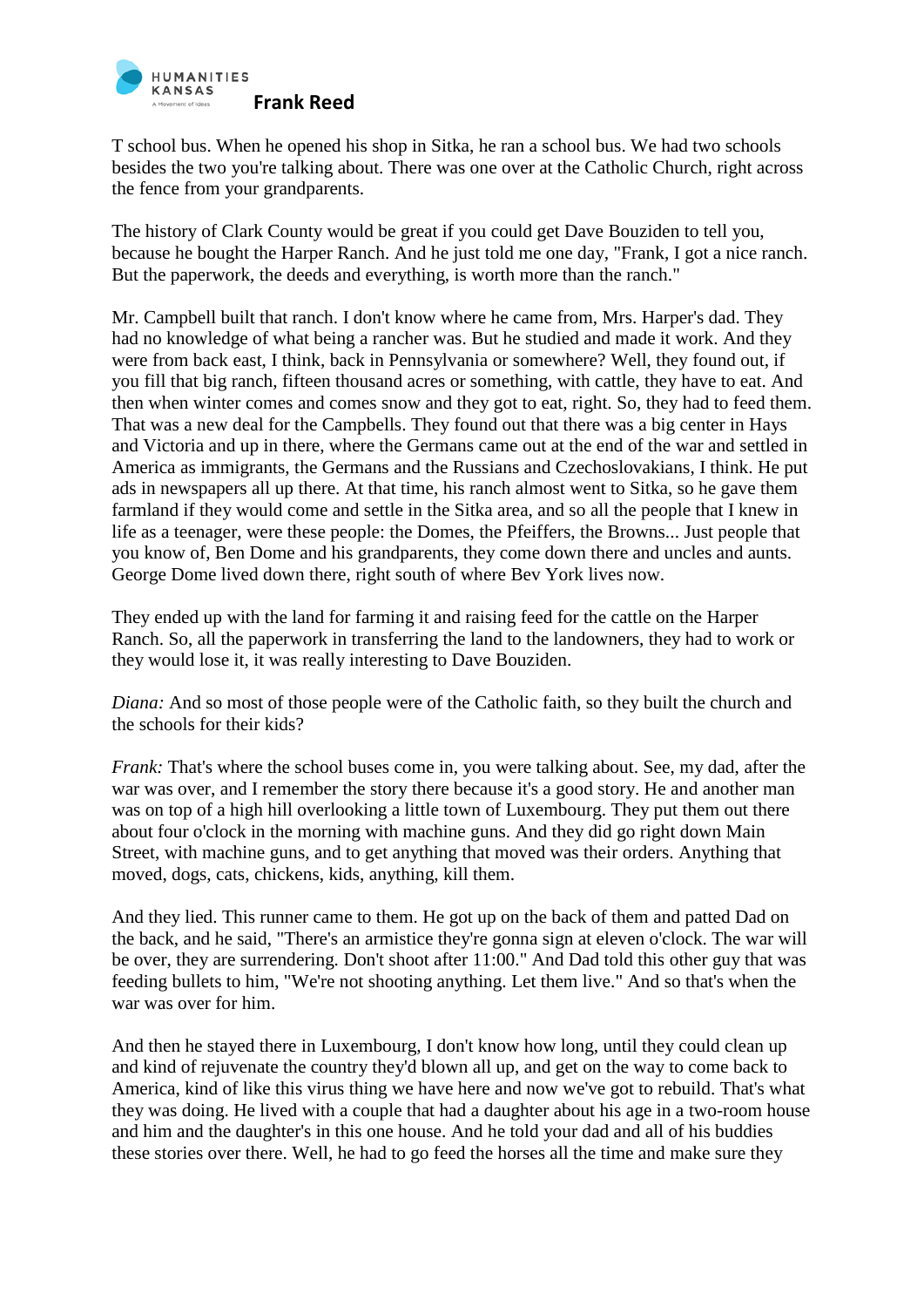

was ready to go. And so, he'd go by this chow supply and bring back a couple gallon cans of pork and beans to this family he stayed with.

And the cooking facilities in the center of all of this two-room house was a fireplace and a big oven built into it. He brought this girl two gallons of pork and beans, and so she put them in the oven to cook them up, not knowing that they had to be opened. And when he got off work and come back, it had blown the whole side out of the house. The beans had exploded and blew up the house. And he told that story. Well, when I come back from Okinawa, Dad asked me what I'd done with all the money. And I said, "I didn't buy any beans."

The guy sitting around who heard this story, they laughed about it and went on with their day's work. It's kind of interesting. But as far as, well, what she's trying to put together is something to do with Clark County and the ranching business. And so, when I was as a little kid, I got to meet Mr. Campbell and the family. My dad would go down there and work, and the cowboys would all be working cattle. Dad would go down there and weld up stuff for them and make sure the branding irons was all working and everything.

*Diana:* Did he weld branding irons? Did he make those for people?

*Frank:* He made them. Between him and me, I would say that almost 50 percent of them in the drug store were made by us.

*Diana:* Did your brother George weld too?

*Frank:* We both learned as kids. Dad's welding, we had no electricity, so we didn't have electric welders. And I can remember that in Sitka, we had a unique thing that nobody knows about nowadays. We had a loading dock for seven oil tankers. They'd come in on the train and put seven there and they'd pump oil from the Morrison Field up in Lexington down to Sitka. These tanks had a walkway that went from end to end on the west side of town. And one time, the train jumped the track down there somewhere, and to get the train back on track, they had Dad come down and cut the rails out from under it, and they got it jacked up and they could put new rails under it. He cut the rails out with a heating torch because there wasn't a cutting torch in those days.

*Diana:* Hadn't been invented yet.

*Frank:* He got it red hot by turning on the oxygen valve and that oxygen would cut metal. I've heard him tell the story, I wasn't there, but I've heard him tell the story how he cut the rails out from under the train so they could get the new rails in there.

*Diana:* So, he had a blacksmith shop in the back part of the building, and then in the front, you had hardware? Were you the only hardware store in Sitka?

*Frank:* Yes.

*Diana:* And like, what type of stuff? Bolts...

*Frank:* Oh, bolts and gloves and... About everything you could need to fix your equipment and keep going. We had gas station in front of that.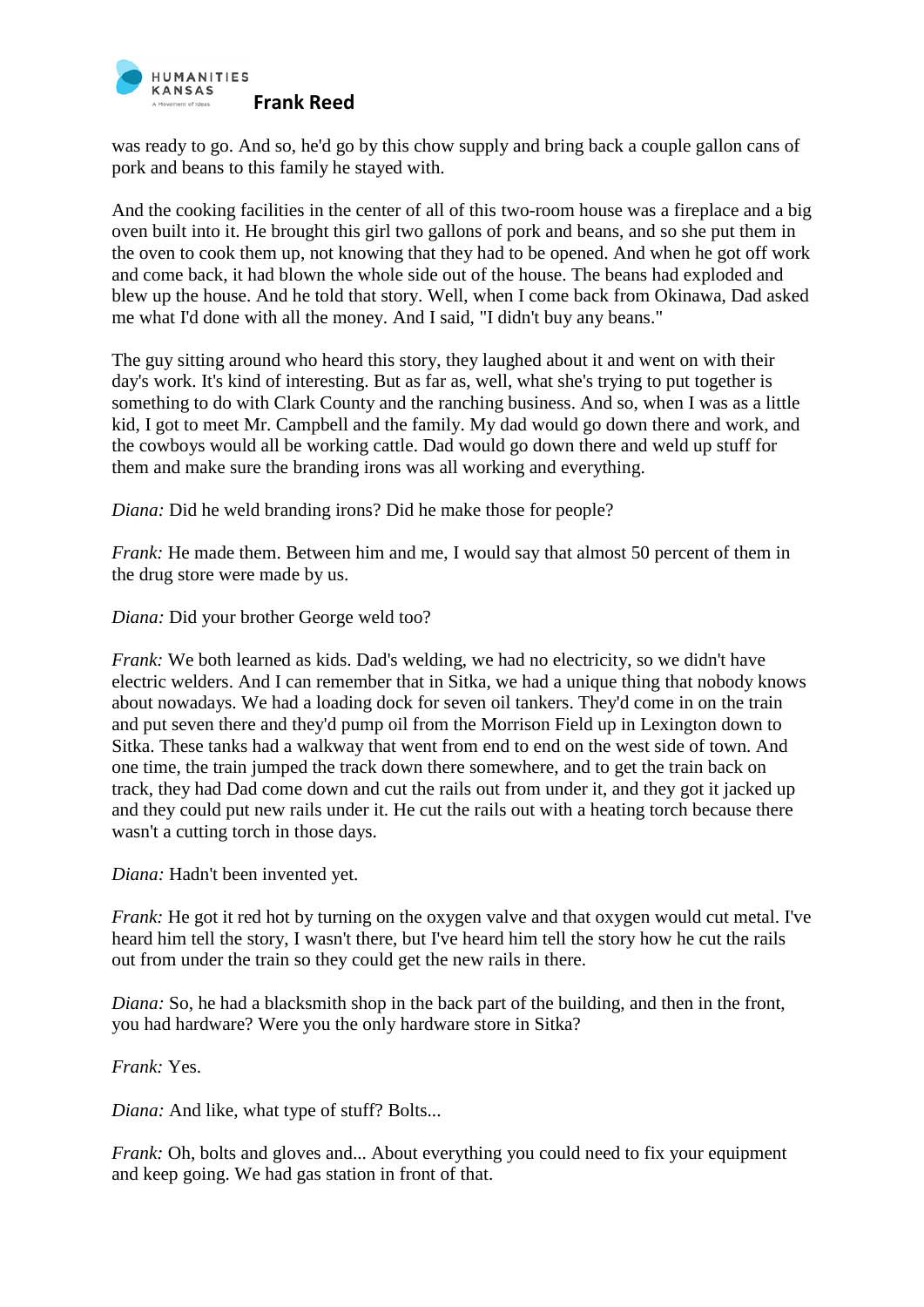

*Diana:* So how many pumps were there?

*Frank:* There were three pumps when I was a little kid.

*Diana:* And what type of... what were in the pumps?

*Diana:* Well, you could see, because it was in glass bubble. The orange ones were the regular. The red one would be your Ethyl and then a green one for the farm tractors.

*Diana:* And how did you get the gas up into the bubble?

*Frank:* We pumped it by hand. We had tanks underground, and the trucks came and filled the tanks up, and then my dad, when they put in the gas station down at Haydock's, we were so envious because they put in electric pumps. And all they had to do was turn them on and pump the gas, like they do nowadays.

*Diana:* Do you remember when electricity came to Sitka?

*Frank:* Nineteen forty-seven. And then Ed Hoffman and two or three others went to school and learned to wire houses and stuff And REA put the poles up and everything. And then Ed wired the shop and our house. At the same time, there was a grocery store across this street and a block south, right there on the e corner between the hotel an... My grandfather Finley had built this to make extra money farming. Jake Urban and their family run the grocery store. And he moved it to Ashland and opened up a grocery store.

*Diana:* You know, when?

*Frank:* We had this little lean-to house and five kids and it was kind of crowded, right there on the side. When that store come up empty after Urbans moved to Ashland and opened the store here. The Pfeiffer family took over the store and they run it and farmed too, south of Sitka. Then they moved back to Hays when the girls got to college age and stuff like that. Well, we ended up with the store building. It was empty, so we moved in it and we had the biggest building in town for a living area! Sitka was always so unique to us kids, because we could cover the whole town.

*Diana:* Yes. There was a ballfield that lots of people played ball on. Where was it at?

*Frank:* Right west of your house.

*Diana:* On that corner?

*Frank:* On the corner. The ball field, in the history I've studied on it and stuff, was one of the top recreations in the whole area and it covered many towns. Selman, Oklahoma, came and played us. Beruna played us, Buffalo played us, and Englewood. And they played vicious basketball!

*Diana:* What about football?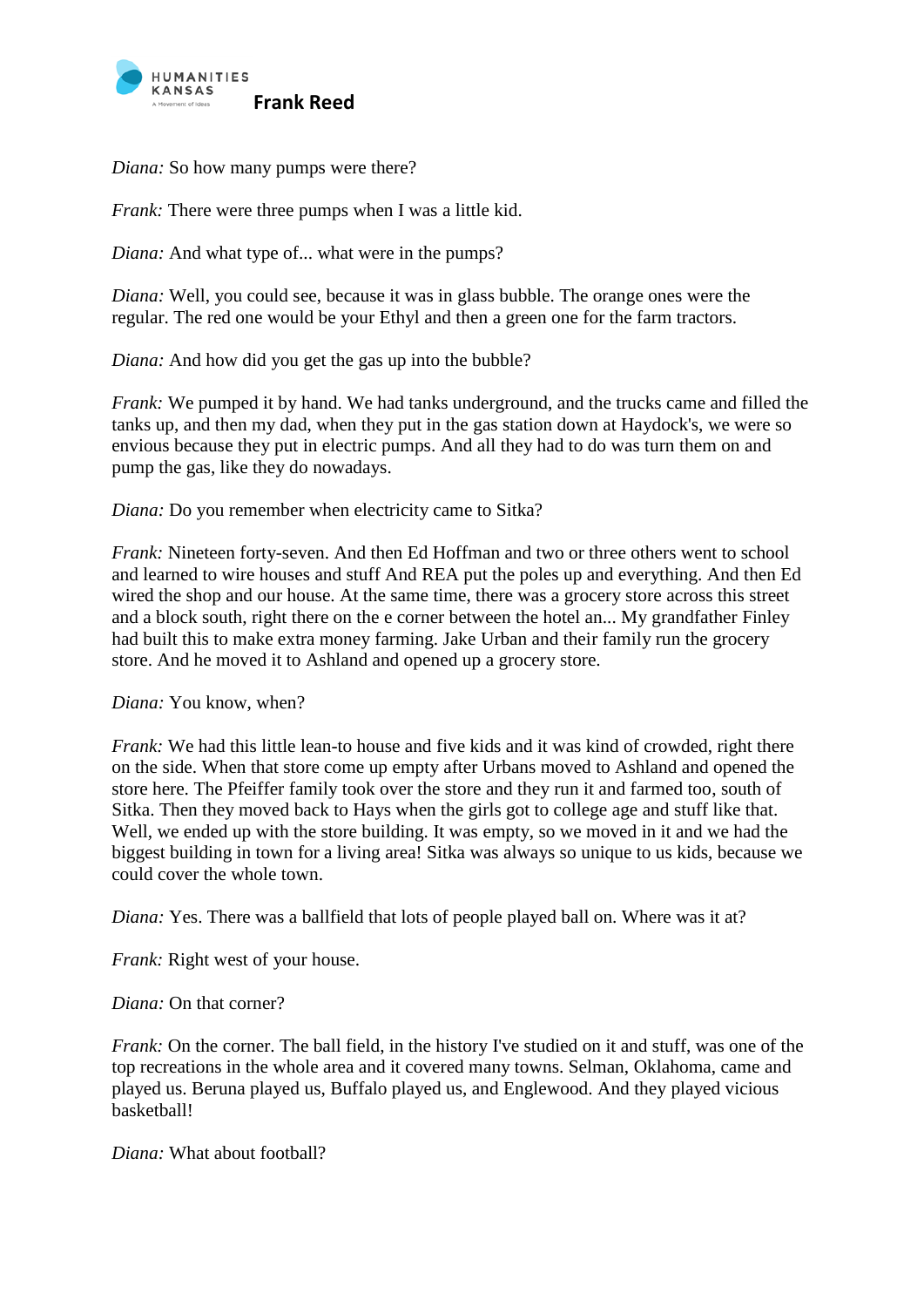

*Frank:* Football? The only football we played was from second grade to eighth graders, at Sitka School. The only competition we had was the parochial school, which they closed down in Sitka and they built a new one in Ashland. They had a little nun who was quite active and taught football. I can remember playing against the Priesner boys that were eighth graders when I was a second grader. Yeah, it was vicious football we played out there on the lot! It wasn't like this for baseball. Baseball was probably one of the top sports in the United States. And we had... they traveled! They'd take school buses and haul a team to Protection and Coldwater and places like Wilmore. They'd go on the train and they go back there. That train is so interesting because it went to Ashland, and then it went to another couple towns. And us kids didn't ever get to go on it. Now, I went on the train to Protection, because my grandmother, when she left the farm, she lived in Protection. I had my tonsils removed.

*Diana:* Do you remember the doctor's name that was in Protection?

*Frank:* No. Dr. Glenn hadn't come yet. He came in after WWII, and I cannot remember the doctor. But I do remember we had no electricity at Sitka; we had no refrigeration. After I had the tonsils removed, I rode the train to Protection, too, and Grandma picked me up. And then I stayed over there and recuperated from this for about two weeks. And then Mom, come over on the train and picked me up and come back to Sitka. But anyway, they fed me ice cream because they had it in Protection. So, it wasn't a bad deal, I got fixed up and I got ice cream, too!

*Diana:* It was a good thing!

*Frank:* And so, when Cara at the library asked me to talk on this thing, I didn't know how to tell her that I didn't know there was a Clark County.

*Diana:* Or any other part of it besides Ashland?

*Frank:* I knew the train went to Ashland after it unloaded everything, and course we got first chance on the train at Sitka, us kids did. Anyway, they went to a town called Acres and then they went to Englewood and then he turned that thing around and come back somehow. On that area over there is a big circle and I didn't know it at the time.

But one year, we had a blizzard in. It was a bad blizzard and Dad hadn't got his acetylene ready for weather. It was inside the shop, so we took off that morning. School was shut down and everything, and him and I went to take care of that generator. We used to take it up to your dad's and drain it. We'd drain it, and the farmers would all come in with their buckets and catch all the stuff out it, the white lime deal. And then they'd put it in their chicken houses. It would make everything snow white and kill mites and all the stuff that chickens have. And then we'd pull it, we had it on wheels, we'd pull it up to your place and park it by the tank and fill it up with water.

Then later on, we could use a hose because your dad put in a pump. But anyway, I found that Acre's was a pretty good size city. And it had two or three elevators and a school and all kinds of stuff, you know? And then Englewood was a big city that the train went to. Dad ran out of blacksmith coal one time, and we took the car and went to Englewood, to the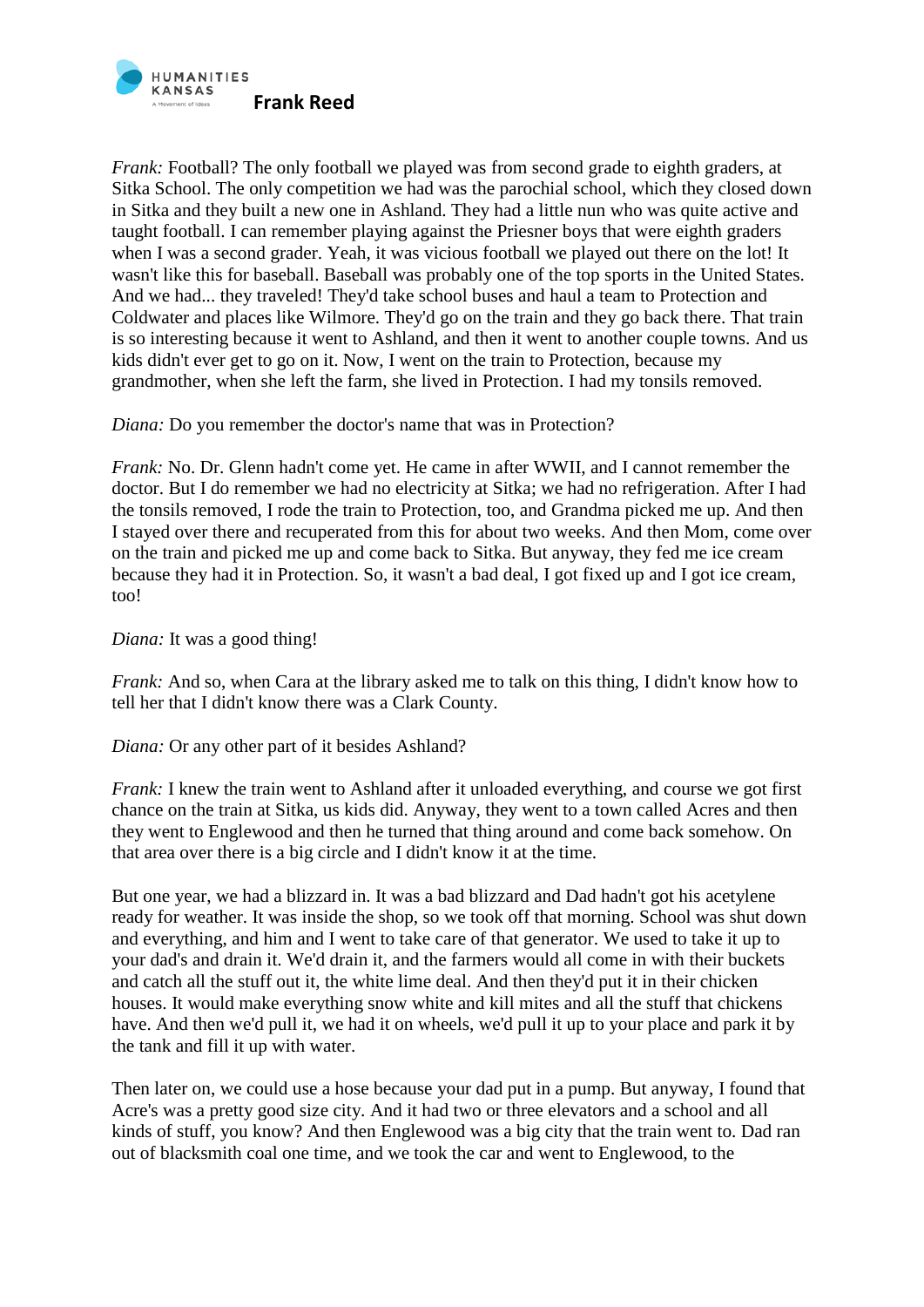

blacksmith over there. He had a couple extra sacks until we could get the train to bring some in. It was a special coal we used to make blacksmithing, and he had some.

That was the first time I ever went to Englewood, was when we made a special trip to pick up blacksmith coal.

*Diana:* Did your dad shoe horses?

*Frank:* No. He had no use for horses. He had everything he needed to run a horse shoe business, so Duke Crane's father, Raymond, lived down on the west end of Sitka. And he was a farrier. When a horse needed shod, they'd bring it behind the shop and tied up back there and he come up and use our dad's equipment and do that horse shoeing.

Then they talk about the cattle business. Well, the Snake Creek Ranch was a huge ranch, too. The people, when I growed up in high school, that run that was named Alexanders. The Harper Ranch was huge, too. And we didn't get into too much west of Ashland on cattle business and the Sitka area, but the train loaded cattle to haul them to the market.

*Diana:* Do you remember them shipping cattle to haul them out of Sitka? Did they drive them up there or did they use trailers?

*Frank:* They drove them, and then they would make arrangements with Dad for four to five days in advance, because Dad used the trip hammer when we worked on the plowshares and stuff like that for the farmers in the blacksmith's shop. Well, it makes a lot of noise and you're right there when the cattle would come by, so they'd come by and tell Dad their schedule. They'd schedule this stuff and we knew the schedule anyway because, like, your dad drove... all the other guys and farmers in the country drove cattle up there. They'd bring them out of down on the state line and bring them up in a group and try to get them across the river.

*Diana:* Where were the cattle pens in Sitka?

*Frank:* Right across from the depot on the west side of town.

*Diana:* So which side of the elevators were they on? I mean, were they on the north side, where the elevators are now?

*Frank:* Yes.

*Diana:* They were on the north side of the track. Was the depot on that side, too?

*Frank:* No, it was on the other side.

*Diana:* It was on the south side, but it was further west. Right?

*Frank:* No. The stockyards was west of the depot, there's the street that went north. At one time we lived out there. There's a rental house where we lived in and it comes out right on the end of Bill Fox's farm on the south road to Ashland. Consequently, I've told stories before, but there's no place in the world that was better to raise kids. We had two lumberyards. One had closed up and was out of business, down there on Main Street, on the east side by the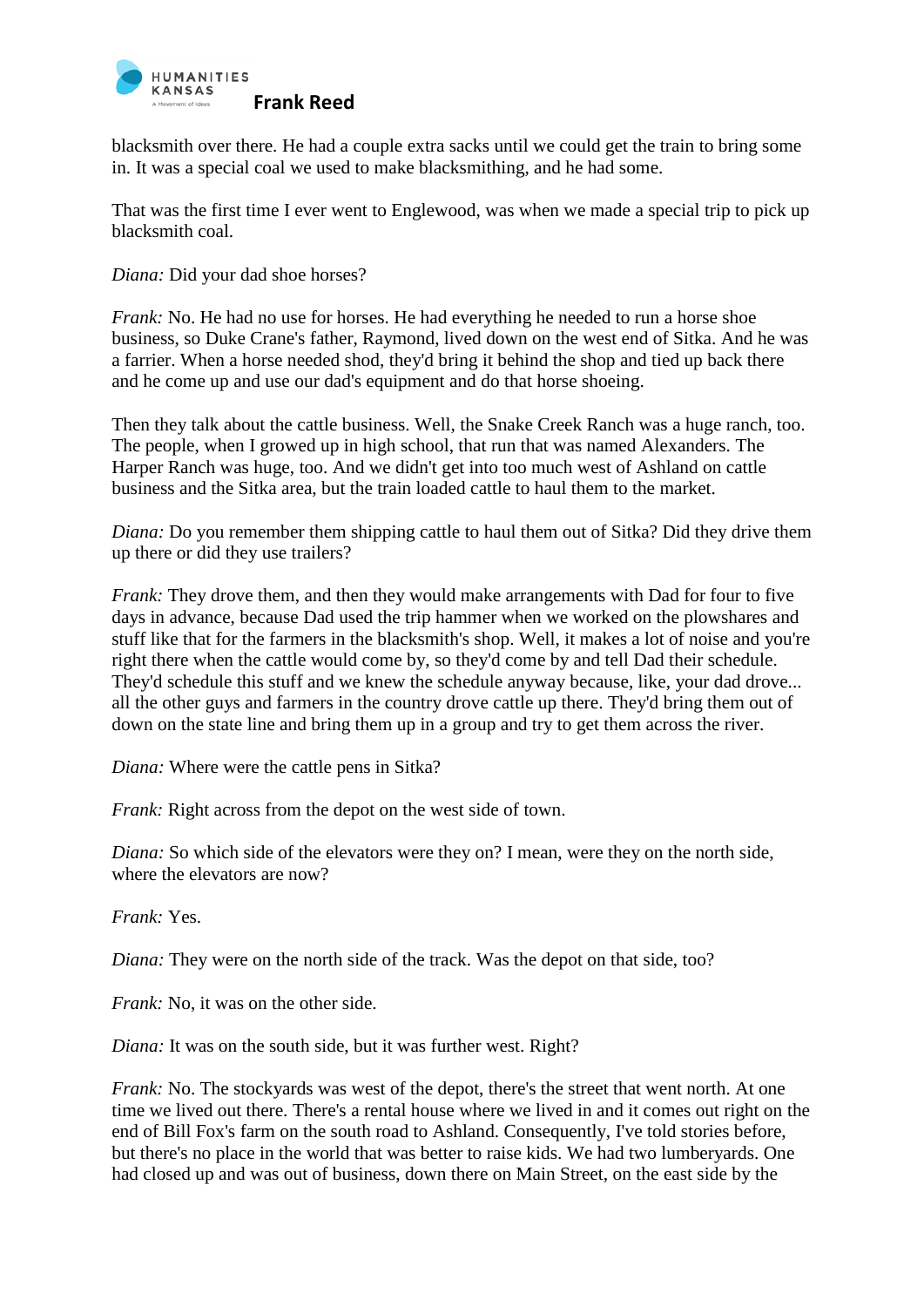

bank. There was a barbershop in the front of it and the other one was right across the street from our shop. It was a Home Lumber. It closed up after I come along. I was probably six, seven or eight years old about the time they closed the Home Lumber.

But if it rained or snowed or anything, us Sitka kids had a place to play. And we played cowboys and Indians all day long in them lumber yards and OSHA would have a heart attack if they seen us kids climbing the ladders to get up into where they stored the lumber to get up into the top. There was like a little room up there, you know, near the side of a camper or something.

*Diana:* Who were the kids you played with?

*Frank:* Well, the Hoffman girls. There was four or five of them. They had no boys. They was all our age, some older and some younger. The Dome kids. There was a lot of Dome's. The Wrights, Quinten Wright and his kids.

*Diana:* And the Cranes, were they still there?

*Frank:* The Cranes, the Haydocks, and there was the people that worked on the farms and ranches that had houses rented there in Sitka, they had kids. But between the lumberyards, the stockyards was kind of new to us. And they had 2x12's on top of the fences, you know, so we could get up and run around like ants on there

Then, I've never have figured out how they done it, but there's quite a few people in Sitka that worked on the railroad. And so, they took care of things and rode the train. The section crew from Coldwater went from Coldwater east or something to Belvedere. And then our crew from Sitka went clear to Coldwater and Protection. And they come to Ashland, because I remember one time the neighbor there... He was real sick and he got a heat stroke down there on the bridge east of Ashland, is what my mom said. I was just a kid.

Anyway, we could play in the stockyards; we could play in the elevator (if they didn't catch us). And then, this deal where they loaded the oil out, it was the only sidewalk in town. It was up in the air, 20 feet high. They could go up and down the sidewalk and we could take our tricycles up there and ride the sidewalk for shoving the cars on.

*Frank:* And then the other thing that made it easy for kids is that Sitka is in a hole. People don't know that, from Sitka Hill and looking south. It's in a hole. So if you were down in Raymond Crane's house, Mrs. Crane's, and if you wanted to talk to Opal Haydock, by the grade school, you'd just talk. You don't need telephone, you'd just talk back and forth. Everybody in town knew what everybody else was doing because they could hear every word, they'd just broadcast it automatically.

*Frank:* Your grandmother was a heck of a baker. She made pies and stuff. She had a shelf on the south side of the window in her kitchen. She'd set her pies and cookies out there, and so your grandpa built a stile, a stairway, in front of the church there, south of the house, so us kids wouldn't have to crawl through the fence and tear our clothes up or mess up his fence. So your Grandmother Agnes would just open the window and yell out, "Hey kids, the cookies are ready!" And we'd just migrate clear across the railroad track. I can remember her calling us over. We had easy service to snacks.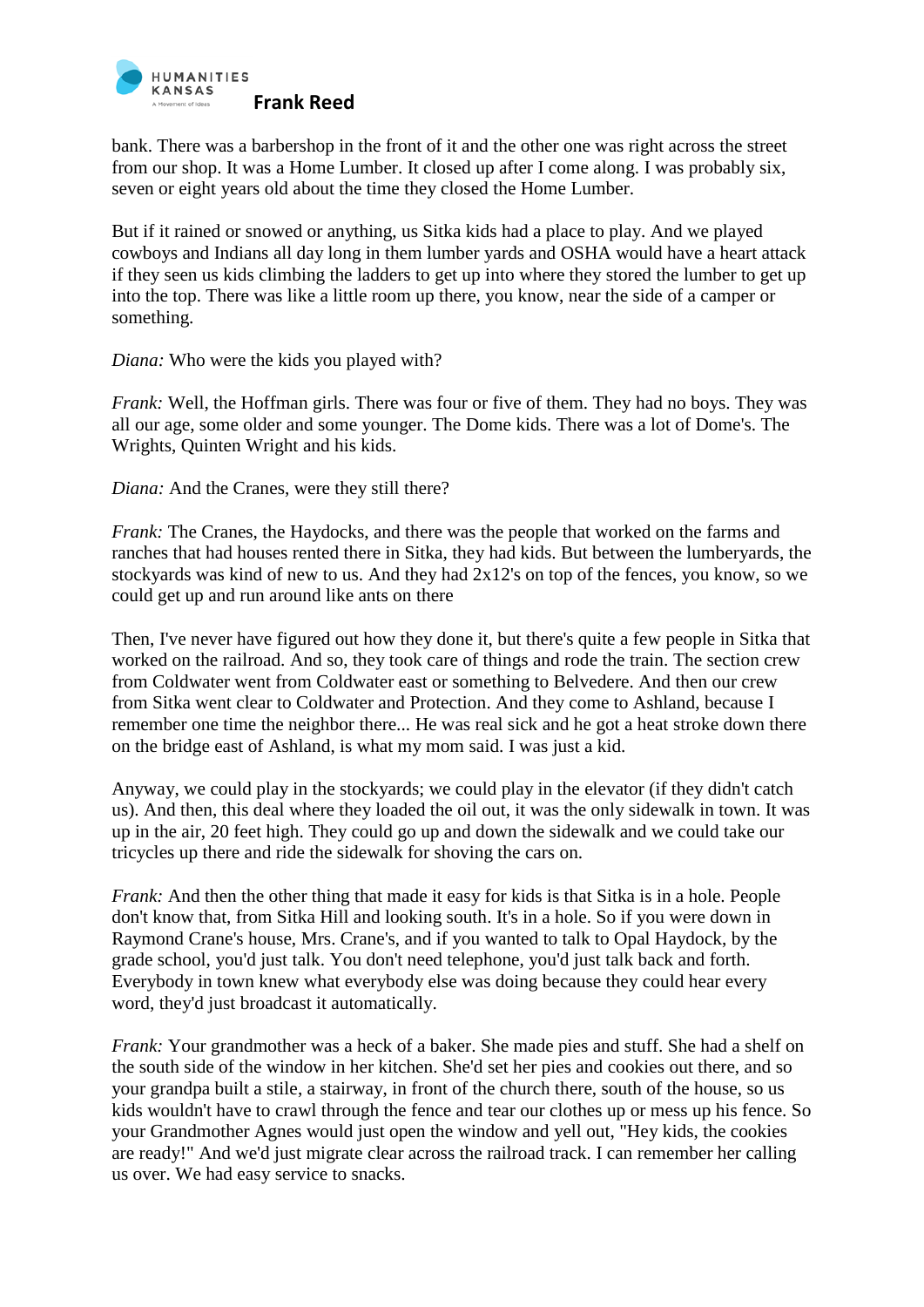

*Frank:* We'd go around, and when they ran the elevator, the elevator man, Mr. Floyd, he caught me and a couple other boys standing in the wheat after they dumped it. The elevator wasn't moving (that's what kills people. They get in the wheat and they go down.) He caught us in there, and then after that, he would reach in his pocket and take out nickels. We'd got electricity at about that time and we'd go down to a grocery store and get popsicles and fudge bars. They cost a nickel. So, we could get refreshments, and all we had to do was watch real close and get over there in that elevator when we weren't supposed to be there and we get a nickel!

*Diana:* Were the elevators wooden then?

*Frank:* They were wood.

*Diana:* When did they build the cement elevator?

*Frank:* They started that my junior year of high school.

*Diana:* Was it built by local labor?

*Frank:* They were out of Preston, Kansas, on the other side of Pratt. They hired a lot of local people, because it takes a lot of people. Your dad was a young man at the time and he had a Ford tractor with a scoop on the front. They hauled him the sand then he filled the cement mixers with the supplies, the sacks of cement and got it all mixed up and then they sent it up to the elevator winch system and dumped it up there for filling the elevator.

I know what I done on it, because we worked 24 hours a day on the elevator and packed it up to the top. It requires a lot of steel, so I worked all the extra time I could get because we were making all the rebar and stuff and bent hooks on them where they went around corners and stuff, filling them with cement. We built all the ladders and stuff like that. And so, I had control over everything while they were building all that stuff.

In the meantime, they was bringing these cattle up there. Somehow, they put loads of sand between the stockyards and the railroad track, big piles of it. And when they brought it out and dumped it, we never did get to see him do it. Because you never messed around the train when they was working.

But us kids, when we'd get down there, we always had sent fresh sand to play in. And then somehow, when they got ready to ship out the cattle, they'd put it inside the boxcars they'd left on the siding and it must have been the local guys like... August Breit was one of them. Four or five guys that lived right there at Sitka, got shovels and put it in the cars. They'd shift cars up and down to where they didn't have to carry it anywhere, they'd throw it in and get in there and spread it out. It took the cattle to Kansas City.

*Diana:* So how often did they ship to the ship in the fall or the spring or...

*Frank:* It was nice weather. I remember your dad leading the cattle when they'd come out of McMinimy's area into Sitka. Well, they'd take two or three cowboys to kind of lead the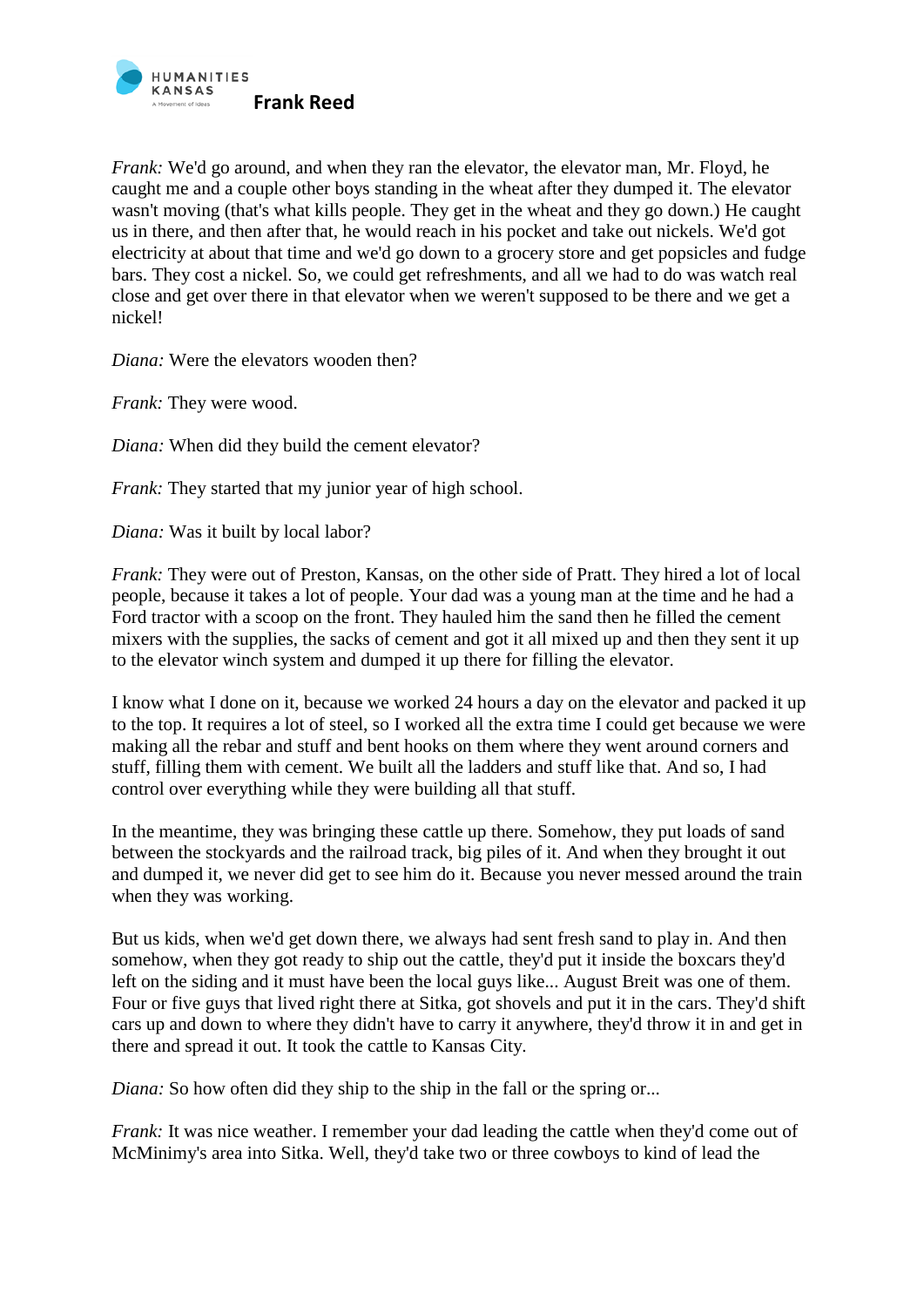

critters and then the others would go on the side of them so they wouldn't run up and down the side streets and into the buildings and stuff like that, to keep them on the highway.

And your dad had a palomino horse and something was wrong with its knees. They were like this, and when he was coming down the highway, the old timers would be there drinking the pop and watching the cattle go by. And they say, "Look at Albert's horse, it's kind of crippled." And one of them would say "Well, he thinks that's the greatest horse in the world and he's happy with it." "Well, I wouldn't ride that thing across the street. He walks funny." I remember that, just like it was right now. But he was a pretty horse. He looked like a Roy Rogers horse in the movies.

We had a lot of people come from up in the Lexington area to help with the cattle drives. And they would bring their stuff to Dad's shop and leave it to get it worked on while they went down there get their horse. They had those trailers they hauled in the back of pickup. That horse would jump up... One thing about your dad's horse, he'd jump up in the back of the pickup. You didn't have to have a box for it or nothing, he'd just haul him around and he'd go.

And people don't realize they done things that way. No big deal. I do remember Howard never had a horse, your neighbor to the east.

## *Diana:* Ridder?

Yeah, and Howard was a successful farmer, and he made his whole life living out of watching your dad and Matt Wilson and people like that that were ranchers, farmers together, because we always had a little herd of cattle. But he never ploughed the ground up to plant wheat until the neighbors did. When they went to work, it was time for him to go to work. He was quite a character and was a good friend of mine.

*Diana:* Did they mostly raise sheep? Him and Mary, did they raise sheep?

*Frank:* She had all kinds of critters out there, about everything you could put on a farm, kind of like we have in Ashland now down on the east side of town. We had some guineas all over Sitka, whatever they do, making noise. Chickens everywhere. Everybody had chickens and they always had hogs. Everybody had two or three hogs. We had a couple or three. And we butchered them as a family get-together. This was after we lived in the store building, there was a basement under it. The whole community got together and we butchered the pigs in the backyard when it was Buddy's Café, the Breit place. That was a big deal. I mean, we didn't realize it, we was just kids, but they'd kill all these pigs and they shaved them and everything else and cut them open and got the meat. Then they put the meat in the basement at our house, at the grocery store. With their names on it and everything. The women all were gathered there at their tables and they salted that meat with the red salt that came from the Carey Company. I never did know what it done, but it preserved it all winter long. They put them on the tables and cut up hams and stuff out there with the salt on. Then when they needed something to eat, they'd just come to the house and Mom would give them the key to the back door and they'd go down in the basement and get their food.

*Diana:* They just kept it in there because the basement was cool?

*Frank:* Yeah, it was kind of like a refrigerator. It was kind of a funny deal, how they done it.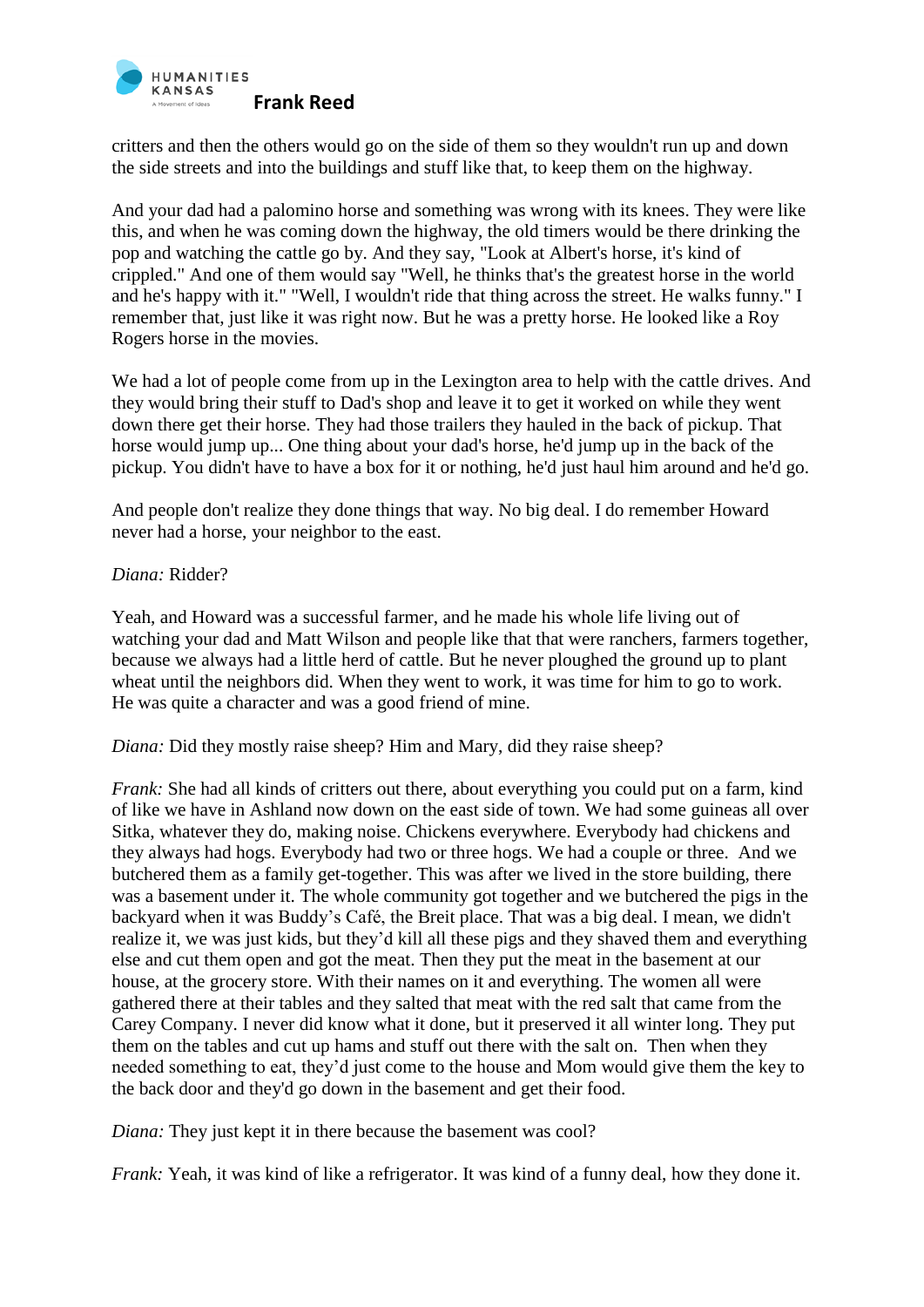

They had their fruit, too. We had an apricot tree and an apple tree. Everybody had a peach tree down the street. Everybody had fruit. And you'd put it up and onions and stuff like that. You learned to preserve it for the whole winter. We always had vegetables.

*Diana:* When your dad was in the shop, did everybody bring stuff to shop or did he have to go around to their farms?

*Frank:* Well, big stuff, we went out to the farms. We had this welding equipment on a trailer. We'd hook it on the back to the car and go out when they had an emergency. When they're drilling wheat or something, there's a lot of little pieces on a running drill and they all get screwed up. He'd have to go out and do that.

*Frank:* The wheat combines, I went with him all the time because Mom run a gas station up there. So I got to go out and watch him run the threshing machine and stuff like that before they got combines. Then when the combines come, well, they would road them or pull them with a tractor or something. Dad made a deal where he could take a tractor's back wheels off and they'd put a gearbox on there. They'd jack the tractor up and they'd run 40 mile an hour down the road pulling the combine. Then back about the time I was a freshman in school, they come out with a combine that was self-propelled. At one time, there was a factory in Ashland, at the White building that Coverdale had? It was a factory. He manufactured selfpropelled combines. And I remember Bob Seacat was in the shop one day and I was welding, and he said, "If you'd had the teacher I had, you could weld, better." He was quite a character, Bob was. He had a whistle that he blowed every time that scared everybody to death, by the kids specially.

*Diana:* Was is this old Bob Seacat?

*Frank:* Old Bob Seacat, the father of George and John. He worked in the factory making them combines, and they had no welding rods. They used No. 9 wire with the electric welders there. There's no coating on them, you just had to get with it. You could weld probably two or three inches and then you'd have to get another piece of wire.

He told me, "You get so you can run a good weld with No. 9 wire and then you'll be as good as I was." He was quite a character. I'd wait until he left, and then I go get me some No. 9 wire like they put on corner posts. Everybody had some of that, and I'd use it. Dad said, "What are you doing?" I said, "Bob Seacat said I could weld if I could do this."

He was character and a half. He run a truck hauling cattle and hogs for people later on. He was ambitious guy, I think.

*Diana:* When did you come back and take over the shop?

*Frank:* After I got out of the air force in 1960.

*Diana:* Was your dad still alive?

*Frank:* He died the year before.

*Diana:* Was your brother George here?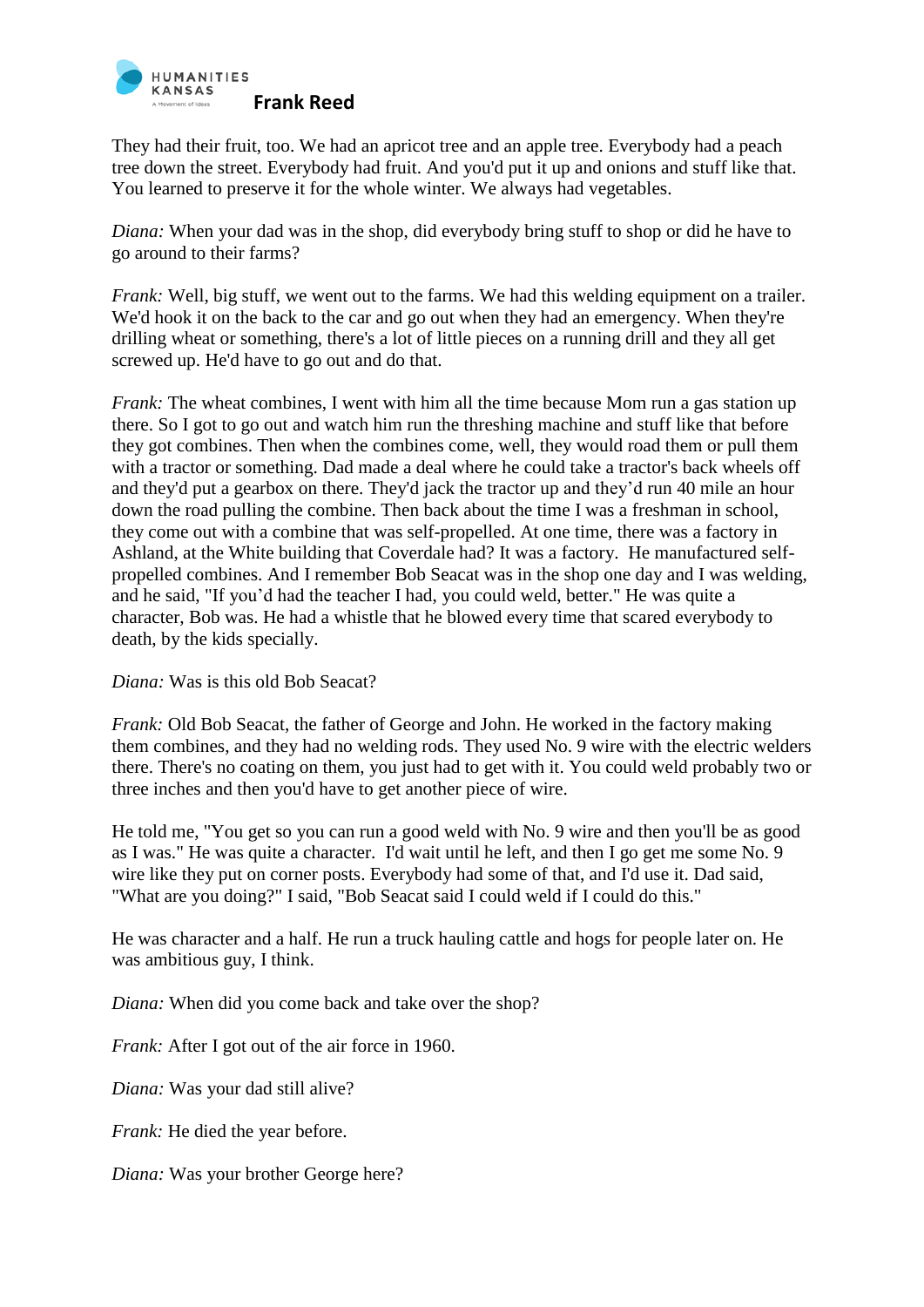

*Frank:* Well, George came back from the navy and he tried running the shop with Dad and it didn't work. He worked for K Welding, right here in town, which had 15 or 20 welders, and worked in the oil field during the boom.

*Diana:* What did they weld in the oil field. Did they make derricks or...?

*Frank:* No, the derricks were a thing of the past by then. I welded about 25 years in that oilfield, too. When they set the thing in the ground and drilled the hole, then they put a piece of pipe in down to where it was hard rocks and stuff, and the used the conductor for the drilling part.

And so that's all got to be rigged up by setting men in the hole. A lot of people don't know that, but they have all the crews for a full day move that rig in there, the night before, most generally. Then they're out there at 7:00 in the morning, putting it together to get ready to drill. If they can get the bit stuck in the ground by 12:00 noon, it makes their day. All the other crews go home and get to bed and come back during a regular shift. They drill the first 1,000 feet in the ground. Well, consequently, if they go in and put the casing and stuff in the bare hole, if everything goes right, they're ready to go at about 10:00. They call the welder, that's me, to come out there and weld all the connections on it that they use for getting water in and out and drilling a hole. Consequently, there's times they run into underground structures and stuff and rock and so on, and they don't get the pipe in the hole and they have to take it back out and drill some more. It might be daylight before they get done. I had the shop at Sitka for a while, and I'd be late for work for my customers here in town because I've been out all night on the rig. Anyway, it's interesting, how they do things.

*Diana:* So back when George was welding around here. Were there a lot of oil wells or gas wells that they were welding on? Was a big crew? How many people went together out to weld? Would more than one person go to a site?

*Frank:* Well, when they go to drill, to set it up. There're four crews. And each crew is four men and a pusher. Five men. And so, once they get it all set up and drilling, they can all go home except for the one crew. And then they rotate around.

*Diana:* But they only have one welder per crew.

*Frank:* They don't need most generally but just one welder. But he has a particular job to do, unless they break down, and they have to repair things and they don't never tell you they're broke down until you get there.

*Diana:* When did you open your shop in Ashland?

*Frank:* In '64.

*Diana:* And how long did your mom keep the shop in in Sitka going?

*Frank:* She run it for two or three years, I think, because we lost the post office at the same time. I opened the shop at Sitka, and she was running her gas station. They asked her to be postmaster; she was postmaster for a year and a half or two, I think. Or more, because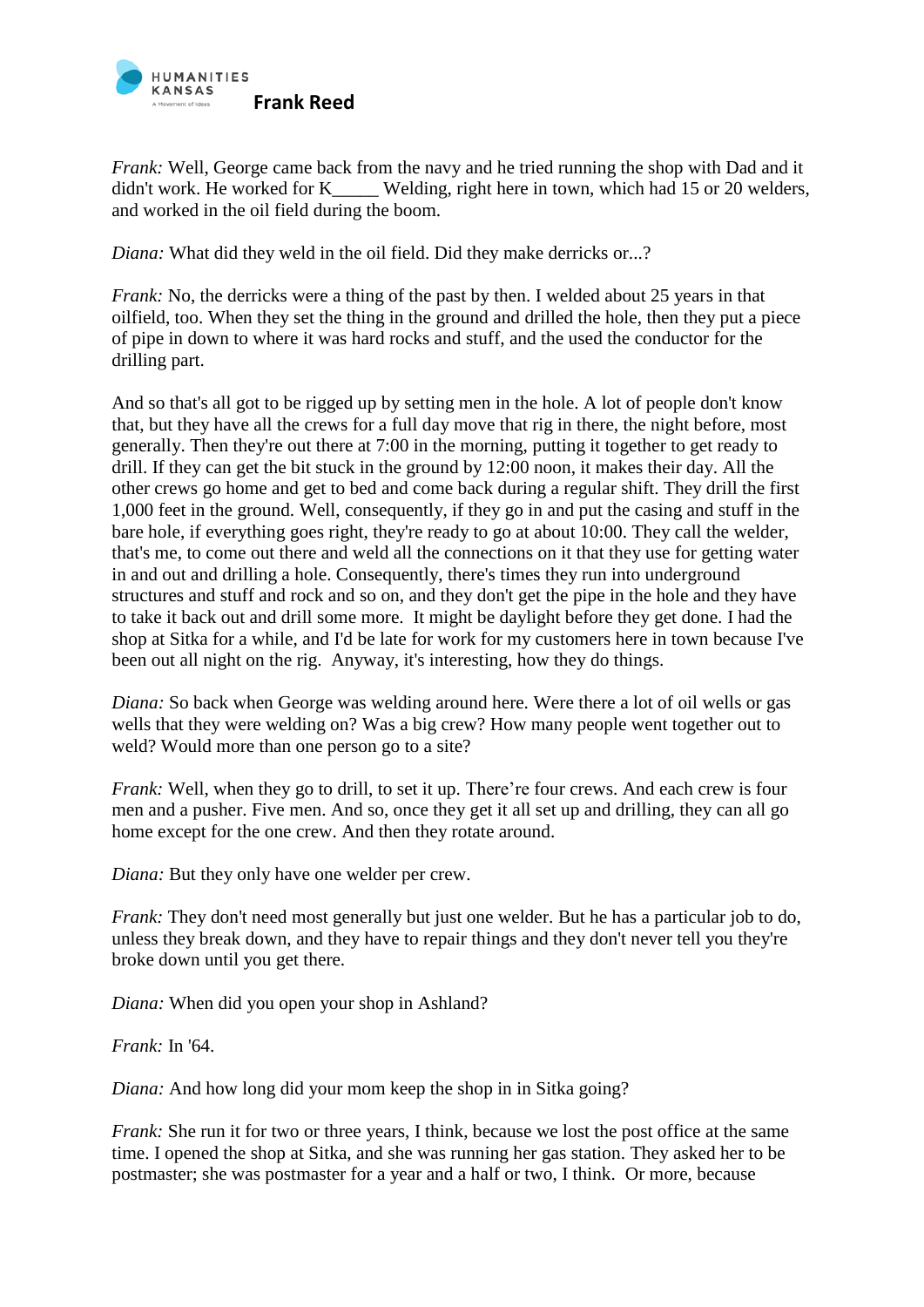

Shermans were the post people before. And then they moved to Protection. So, yeah, we went to the welding shop to get our mail.

*Diana:* When you moved over here, what type of things did you first weld for customers. What type of things did they bring in? Were you still getting plows?

*Frank:* When I first came over here, it was right at harvest. And I found out that I didn't know much about how harvest works. But they all go south to begin in Texas, to Wichita Falls and places like that and come back. They have no welders that work on combines and stuff like that all the way down there. So, they found that I would and they'd come two weeks early and park around my shop. I got pictures to this day, where you cannot see my shop from the bridge because combines is all sitting around it and trucks. They'd bailing-wired things together to make it to here and then have me weld everything up. And then they would take off and go to Wichita Falls. Then when they came back, they were all broke down again.

So, I done pretty darned good. And the other thing is, and a lot of people don't know it, but they didn't have to pay income tax. And the farmers didn't have to pay income tax on their combining and stuff. So the farmers, when they got done cutting wheat here, they'd go to the bank and get a roll of one hundred dollar bills from the farmer's part. And then they come by me and peel off hundred-dollar bills.

So, I didn't keep track of it much either, until later on when the IRS moved in and now the farmers have to keep records where they could deduct it and the combiners have to keep records showing their income.

*Diana:* How many people did you have work for you?

*Frank:* I had one young high school kid working for me.

*Diana:* And so how many different high school kids have worked for you through all the years you ran your shop?

*Frank:* Oh, probably six

*Diana:* Did they stay usually through...?

*Frank:* Well, my business growed and then I started putting another truck on the oil field, stuff like that, and I ended up with maybe 6 employees at a time. And then when I closed up, I just had two. One of them had been there 33 years, which was Vernon and the other had been there twenty-eight. A lot of them worked part time. They was farmers and worked for me part time. Then we had your dad, he was our inspector.

*Diana:* So, when you when you were welding on oil fields, most recently, didn't you have to be certified?

*Frank:* Yes.

*Diana:* So how did you become certified to weld on oil fields?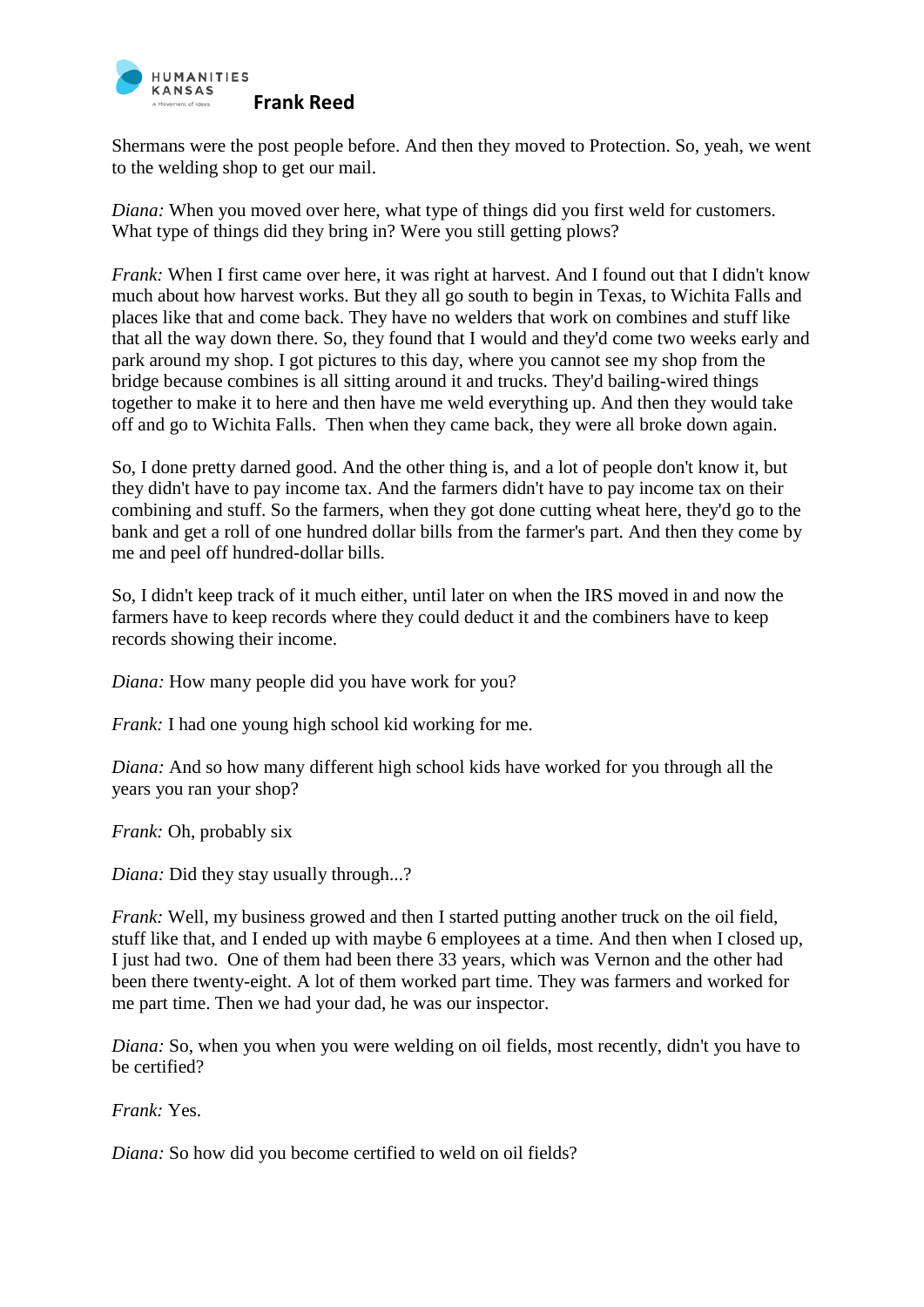

*Frank:* Well, the first year I was here, that winter, they built the launching system for the Atlas Titian Missiles all over the United States and the City of Shreveport got all the work building that stuff. It must have been three or four thousand people right there in that little town where I lived, Blanchard, that worked on missile stuff. And so I went down, and my brother-in-law called me and said "What are you doing this winter?" I had work lined up, but I'd get more pay down there building on that stuff.

Well, I went down and tested. All these pipeline welders with their fancy little trucks were coming out of Wyoming and Montana. And they lined up the street down from the plant I tested in. Thirty-two a day, and I was the only one that passed. Pipeline welders, and they're good. They couldn't take the test. I mean, they couldn't pass. They left, and the next day there'd be another 32.

Well, I had one pin hole on my x ray. One pin hole means that you failed. But they needed workers so bad, the boss come to me and said, "Can you weld up this stuff off these oil rigs?" Because they built oil rigs too. "If you can weld up that big old a pile of stuff over there, we'll keep you for a week and then you retest and if you pass your test, we'll put you on this missile stuff."

So I did. I cleaned up their big pile of iron and stuff, and they found out I could do it. When I retested, I passed. On that day, there was 32 pipeline welders went down the road because they didn't make their test, but they certified me with the U.S. government.

*Diana:* So have you stayed certified all the time you've been welding or have you had to retest?

*Frank:* I had to retest every year for when I welded for the Kansas Gas Company.

*Diana:* Were the two people that stayed with you long-time? Were they both certified to do wells too?

*Frank:* Vernon Hess got certified, and Casey Roberts, with the gas company. We welded gas lines from Medicine Lodge, Coldwater, Protection, Ashland, Englewood... We had to take out all the gas lines and put in new ones, the gas company came in and did all the welding for them.

*Diana:* When did you start manufacturing trailers?

*Frank:* 1970's.

*Diana:* Did you make a swather trailer?

*Frank:* Yeah, I made 40 of them.

*Diana:* How do you decide how to do that?

*Frank:* Well, I had just come up with... This guy heard that I could build things. And he lived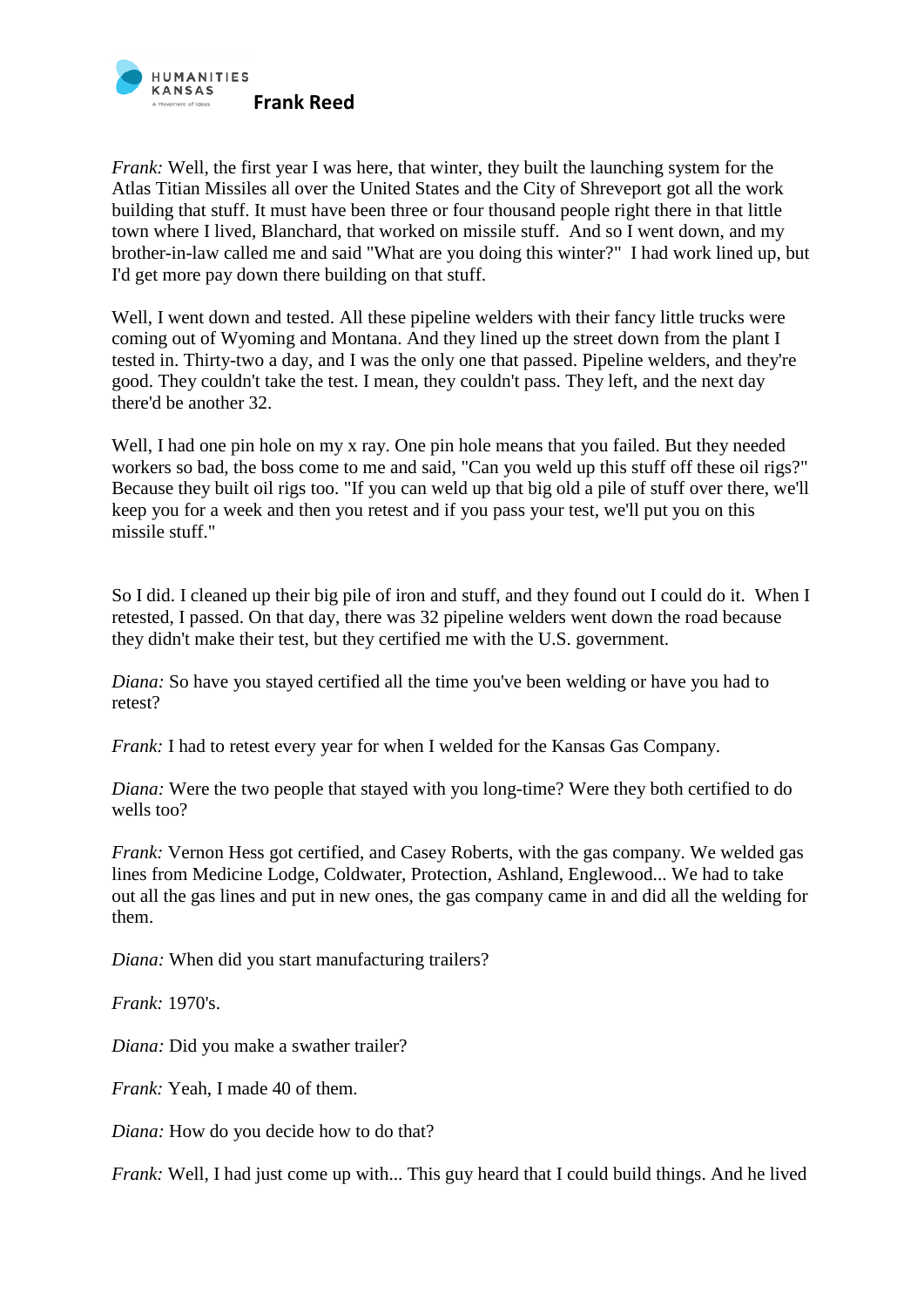

up there east of Fort Dodge on 40 Highway He feed-farmed for 10 miles in there, and to get in on that highway with all them trucks and everything and move your swather... You can only go about eight miles an hour. And he said, "Can you build me a trailer?" Well, I done some research, and your dad helped me a lot, designing that. You could run it up on it and the ramps would fold up and you'd hitch on to it and take off.

*Diana:* You made one for him, right? For my dad?

*Frank:* The Heston Company was what your dad had. I made quite a few for them, and I made two them for the New Holland Company, for people down at Buffalo, Oklahoma. They had to be different. I made a whole bunch of them.

*Diana:* When did you start making trailers?

*Frank:* That was a trailer!

*Diana:* Yeah, but I mean, didn't you make a lot of horse trailers?

*Diana:* Well, one of the first trailers I built was in the air force. I had a general that became a friend of mine. Come to find out, he was a personnel manager officer for the Second Air Force and the Eighth Air Force. He was in both of them at Shreveport, in a big office just down the street from me. He had a son that was a cowboy clown/bullfighter, and I run a auto hobby shop in the Air Force for the last two or three years.

He came to me and said, "Can you build a two-horse trailer for my boy, we can't find one anywhere." And they were kind of rare. Anyway, I said, "Yeah, I could. I can do it at night because I get done with work here at 5:00, and I keep the shop open with a different crew till midnight. I could work on it and I'd just get everything and build it." "What's it gonna cost?" "Oh, I don't know. I'll let you know." We turned out to be Helman's friends and I built him a nice two-horse trailer. I go back and forth from here through Chickasha, and I went, and there were 28 plants in Chickasha building trailers at that time. I got acquainted with most of the guys running shops and just spent the whole day down there and I'd buy all the stuff I needed to build this trailer. Well, I didn't know this guy was... He wanted to help his son, and his son was a rodeo clown, and he followed PRCA and he'd like to take a horse with him and maybe a friend.

Well, anyway, I got acquainted with him and I built him a trailer. And then the next one I built was for Sam Mosshart's ex-wife's dad and they moved to Lake of the Ozarks, I think it was, and he wanted a trailer. He was from Englewood, so I built him one, one of the first ones I ever built. I built Bob Seacat (the younger one) a trailer. You look around the ranch and you'll know I built them damn trailers.

*Diana:* Do you know how many you built?

Almost, counting little trailers made out of pickup beds and swather trailers, it'll come close to 800.

*Diana:* Did you get most of your supplies for the trailers from Chickasha? Is that where you went?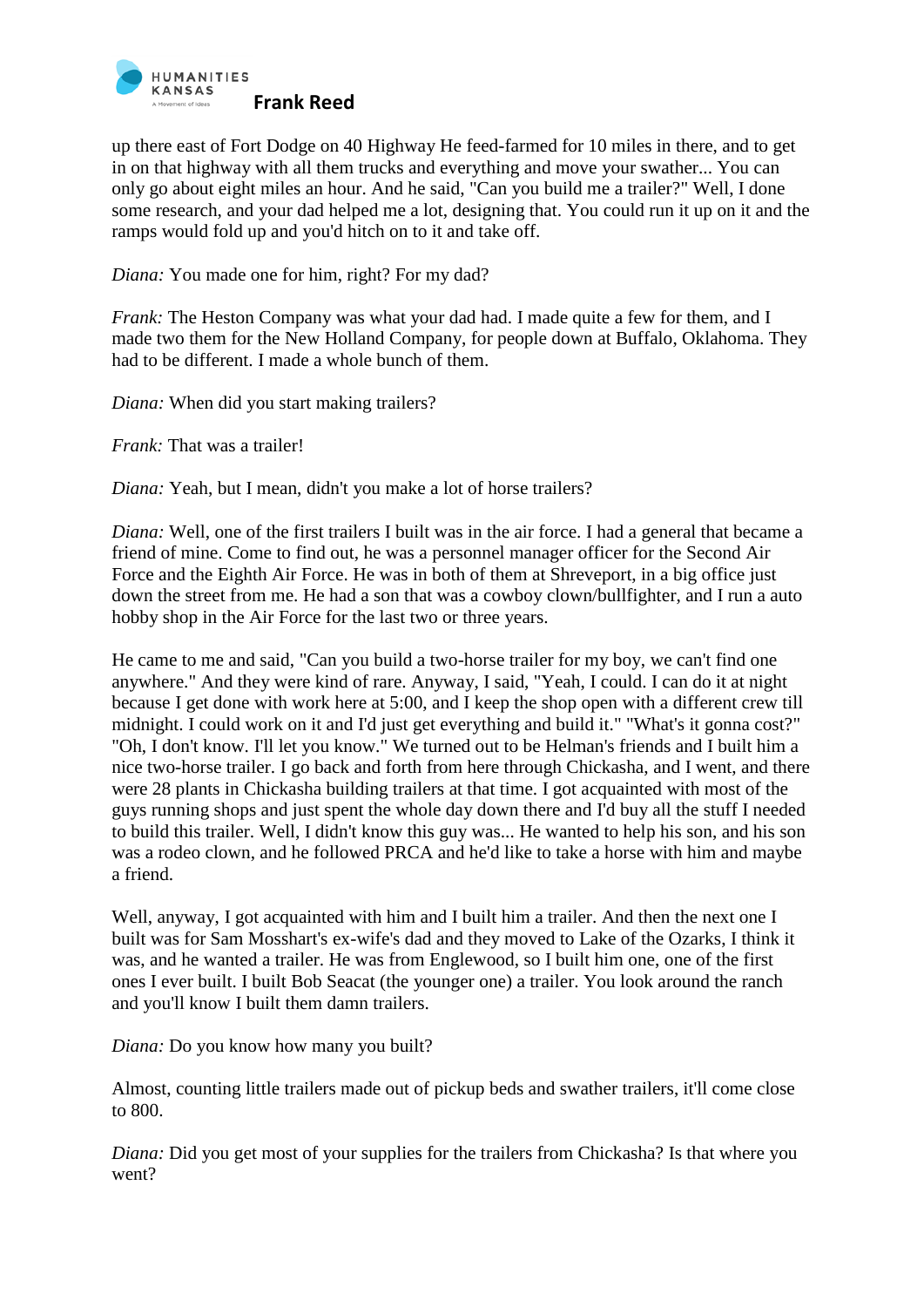

*Frank:* Well, I got a lot of them from everywhere. It growed, like this Wilco International Medicine Company, they're worldwide. And they was buying 25 trailers at a time, or something. And they had me bid on them, and I was too high. So, they bought these ones from Durant, Oklahoma, and they were nice trailers. I bid on 14 of them. And the guy, the boss, was from Holdridge, Nebraska. And so, I got down to them, and all of a sudden, I get four trailers out in the yard that are crap, the ones they bought from Durant, Oklahoma, a year before. The boss was there when I went to work. He said, "Frank, remember bidding on them trailers for me?" I said, "Yeah." He said, "When can you start?" I said, "Well, you got a lot full of trailers sitting out there. "I don't know what to do with them. They won't stop falling apart. They're junk." Anyway, we built 14 of them right off the bat. Never had two alike to build before.

*Diana:* So how long did it take you to build a trailer?

*Frank:* We built one for Larry Krier. He came in ten days before Christmas and he said, "Can you build me a trailer and have it ready for Christmas?

So we built that gooseneck trailer and got all the parts in Oklahoma, we danced all night and come back and built that trailer. Of course, it was really cute, we had to put a red nose on it and white trim to two-tone it, which wasn't planned when we started, so we had to take an extra day. But two days before Christmas, he took his trailer home.

*Diana:* So, you painted all the trailers yourself?

*Frank:* Well, I painted quite a few, but Vernon painted most of them. He loves to paint.

*Diana:* Painted them at the shop? You had enough room?

*Frank:* We had two paint-rooms and one paint-room we had to make way for the trailer, but it was mean to paint. But if we built four trailers at a time, we'd put them all over in the shop at the same time and paint them all at the same time. t

*Diana:* Were most of them gooseneck?

*Frank:* Yeah, but we built quite a few bumper trailers, too.

*Diana:* So, you guys used to have a contest to see how much they'd weigh.

*Frank:* You had to before you could get a title for them, just like you get on your pickup or your car now.

We'd have state inspectors and everything else, and so we have a little contest and take them and weigh them. We'd also hook them to my Ford pickup and it would run a hundred miles an hour, easy, and got to Sitka and back and give them a road-test of 80 or 100 mile an hour.

People thought we was crazy, but we did it. If you're going to pull them 100 miles an hour, they'd better pull good.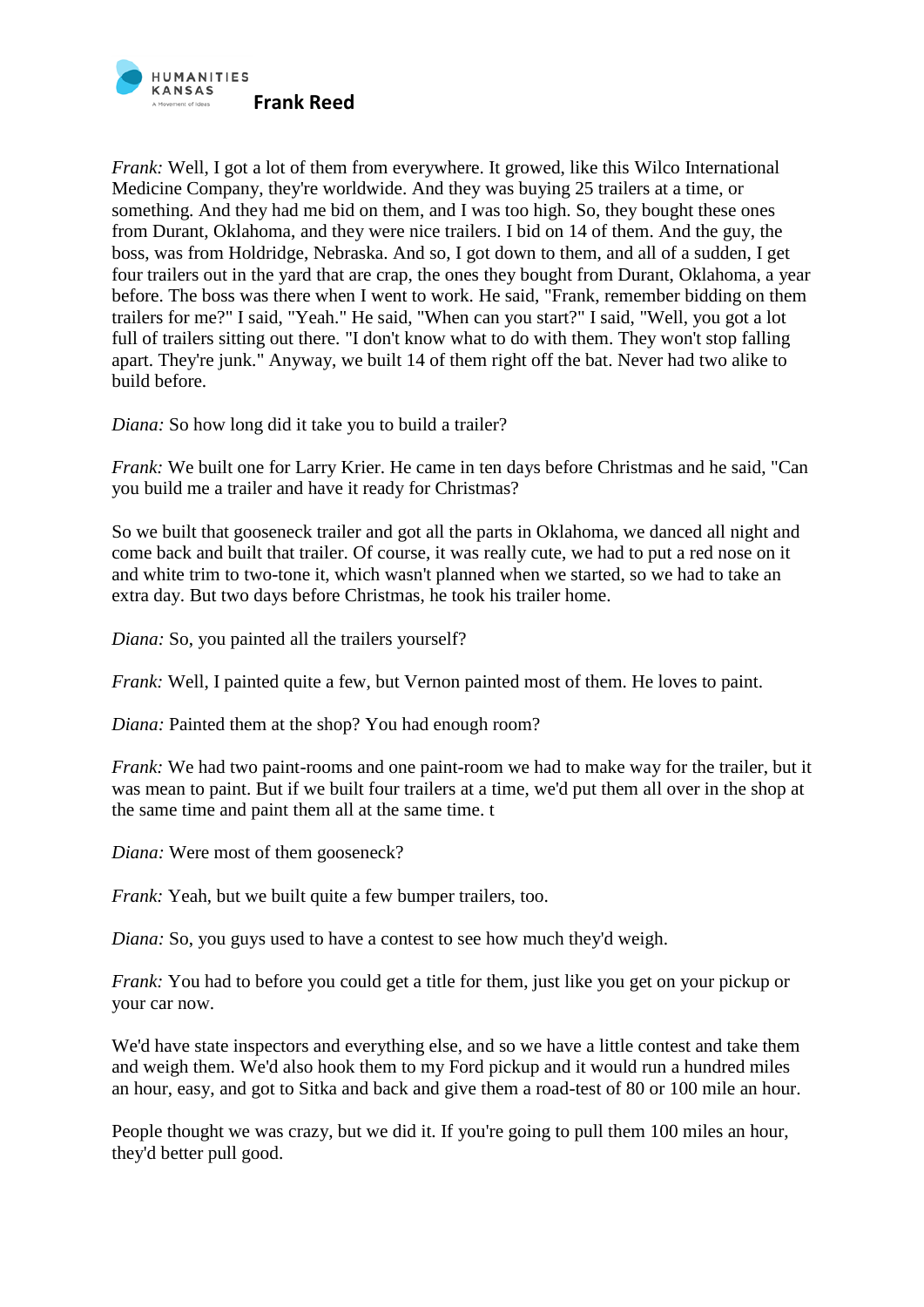

*Diana:* Did anybody ever bring them back to have you fix them?

*Frank:* Absolutely. The last five or six years we was in business, that was one of our big jobs because trailers came back. They knew when they was getting old, and when they was about out of time. Trailers come back and they wanted them rebuilt. Just like new. So we rebuilt probably 30 or 40 of them in a year, put in new floor, new paint jobs and new wiring and turned them loose.

*Diana:* So then, you also went out to a lot of ranches and built pipe fences for them.

*Frank:* Yeah, we did.

*Diana:* So how many how many ranchers around here have pipe fences that were built by Reed?

*Frank:* Well, if you just want to look when you go across Sitka Hill, and there's one of them right there on the Randall place. I got a portable one put together and Charlie Randall's place, at Joe's house. One or two of them that I've been real proud of, Young Brothers hired me to build all theirs up there.

*Diana:* And then did you paint them, too?

*Frank:* Yeah. And there's Mr. Cristman. He was a buyer for Fluor Corporation, the world's largest construction company, and he was inside Saudi Arabia getting ready to build a pipeline in Moscow illegally. And buy everything and keep going.

*Diana:* He was a special guy, Frank York's uncle.

*Diana:* Yes.

*Frank:* And so, he owns this farm right here that Harry Cristman had, and I build pens for him. And then I build another set of pens up north of Highway. And we just used regular paint to paint on them. They liked to have them brushed to maintain the brown color, like that stuff up there. And there was no need to paint them. If you paint them, you have to paint them again.

And the pens I built up at Young Brothers, their first pens was about 3,100 feet and we charged by the foot to build them. And Tammy painted them for me. And then after that I made deals with most generally the Methodist youth kids, and they'd take on and paint fence and build corrals and stuff to make extra money. I built a whole bunch of them out at Shaw Feedyards, bunch at Gardiner Ranch.

*Diana:* Did you usually go back after you built some and then you'd go back and build some more for them?

*Frank:* Some of them, some of them not. Some of them knew what they want. Like Mr. Cristman, like the wings they put on for the cattle to go in and out of fields, like a funnel.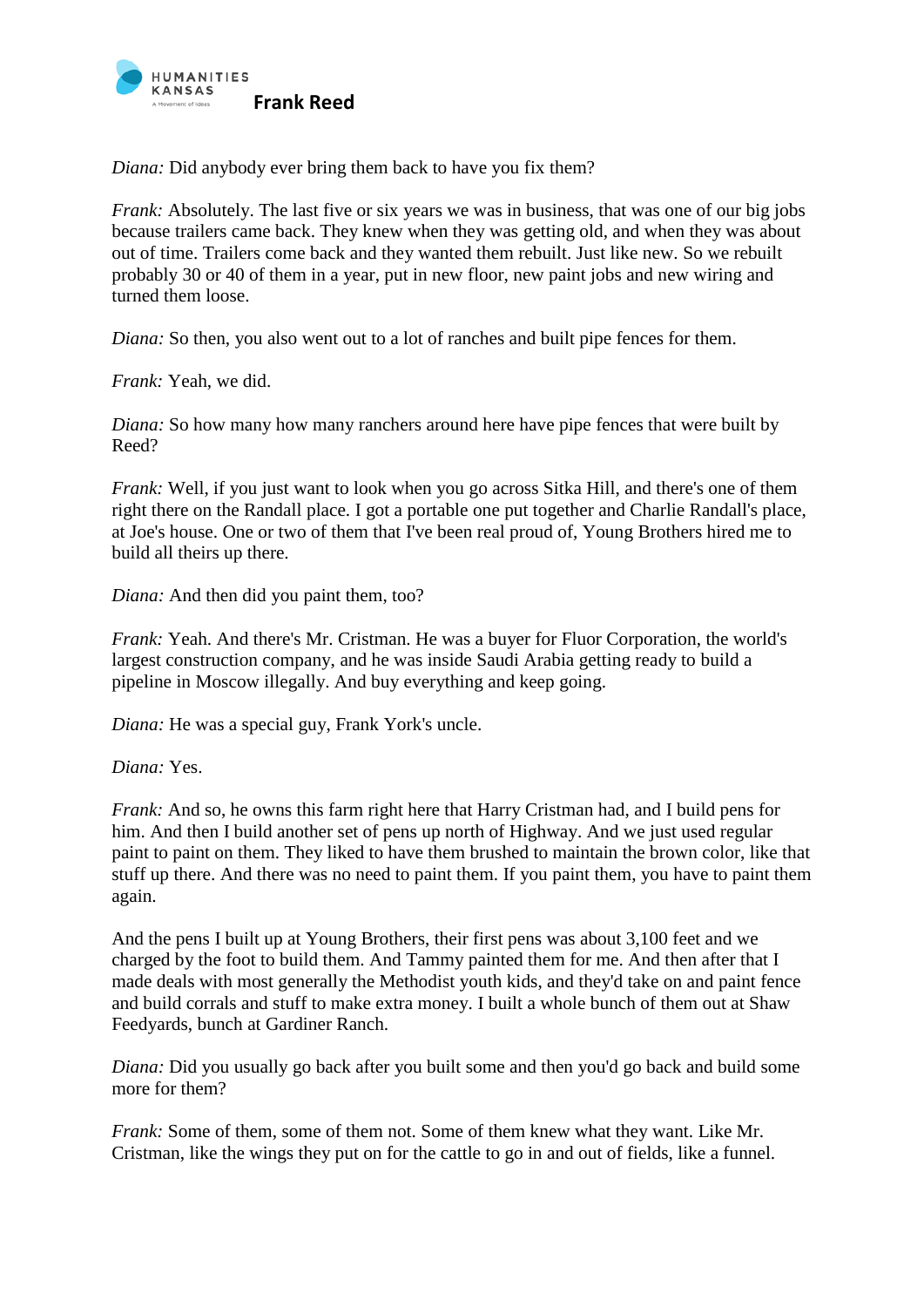

Harry built all the post holes by hand and set them all like a regular fence, only they used real wood on it just to get exercise! He was about seventy-five years old and was getting in shape so he could go down the Grand Canyon and come up the other side or something. But it was kind of neat.

But yeah, I build a lot of pens and stuff. I built the Seacat Feed yard. Darned near all the metal work in it, me and Bob did. Electricians would come and wire everything up and make everything work. I got a lot of work out of Ashland Feeders when they bought it from him.

*Diana:* Have you trained a lot of people to weld?

*Frank:* Yeah, I did.

*Diana:* So most of the high school kids...

*Frank:* Well, when I was in high school, our teacher wasn't a welder, he knew crops. So, he put me teaching all the welding. Before, you knew it, I had the whole school. All my classmates were not very good customers of mine, because I taught them all how to do it. They knew they could do a good job, you know?

I look back at that, and I have taught quite a bit of school. I've run maybe four or five different classes through there and assisted or taught them how to do things.

*Diana:* Did you have lots of people just drop in with something they needed fixed right now and you had to stop what you were doing to fix for them? Or did you do that?

*Frank:* Always. The was a couple in a white van that was fixed up for food. They call them "food trucks" now. And they were both wearing white sheets. And they brought me a skillet that had a hole in it, a stainless-steel skillet, and said, "Can you fix this?"

I said, "Yeah, go ahead and park there in front of the shop." I'll never forget this one, so they stood and watched me. Well, I was busy that day, and they were traveling cross-country and they managed this food truck. Well, I had two kids in high school at that time. Tom Betschart was around there, and I took it over to him and said, "Well, just hold it." So, he did and I ground it off.

I told this kid, he was probably 22 years old. He said, "How much is that going to cost?" I said, "Five bucks." He said, "Can you ask God if it would be nice for you to accept that." And I said, "You just pay me, and I don't think I'll need to talk to God."

"Well, we've traveled across country and people don't charge us for getting things done." And I said, "Well, I've got four kids, and one of them is getting ready to start high school, and I have three in high school right now, and I have to have money every day and I have talked to God too, about it, and He ain't helped a damn bit either. And here you come along and want me to fix your skillet so you can eat. Give me five bucks."

Tom was just, "God, Frank. That's kind of mean, to get the preacher for five bucks." And I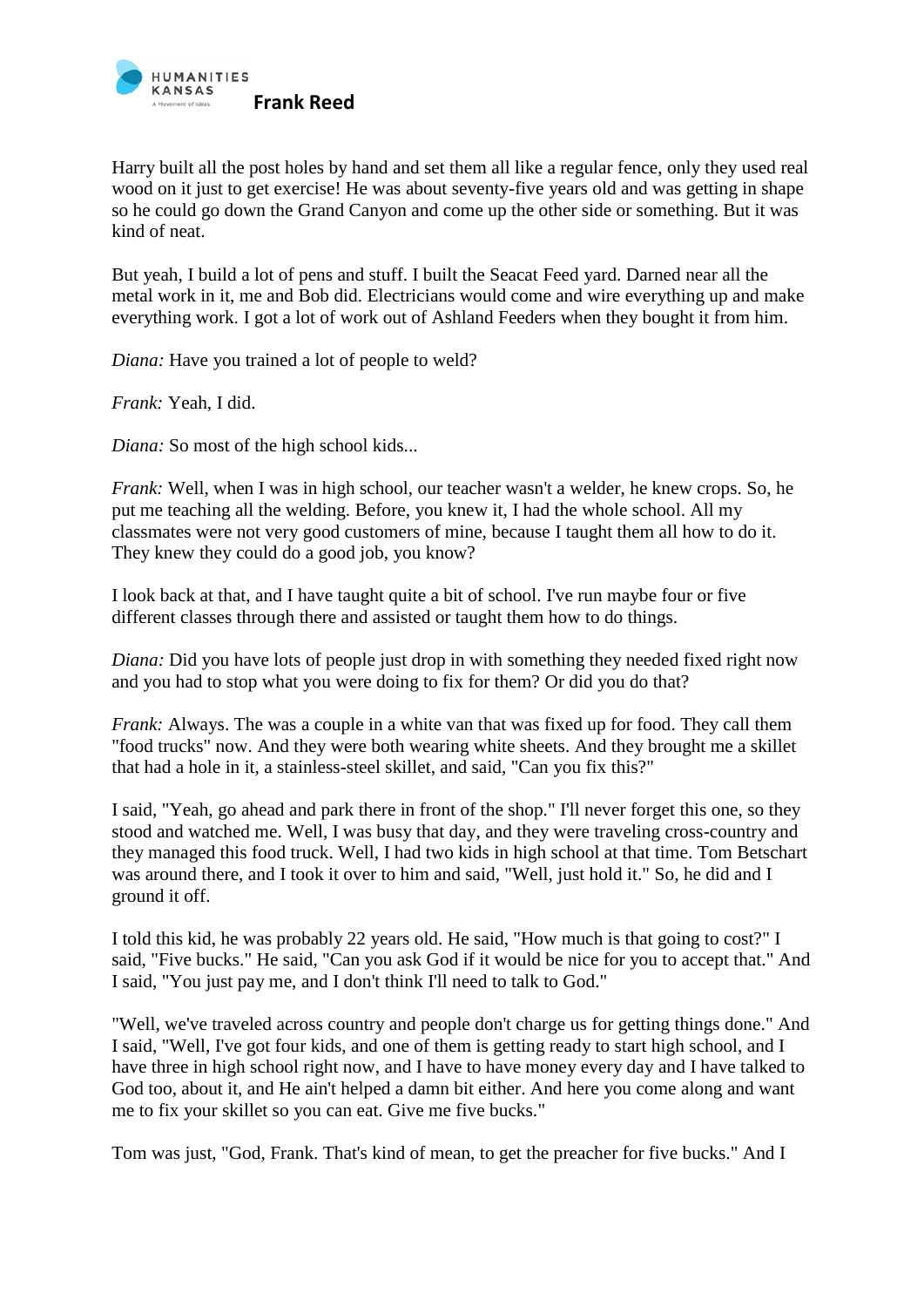

said, "I'd have give it to him if he hadn't come up with this story." But anyway, we had a lot of them that way.

*Diana:* Was that the most unique thing you had to weld? Did you have some different things that you didn't expect to have to weld?

*Frank:* Well, I have a brother that is one of the top welders in the Le Tourneau Company, down in Texas. And his brother-in-law was a government engineer, on something. He quizzes me every time I'm down in east Texas. "Which one's the best?" And then I said, "Well, I'll tell you what." George, you know, was standing there, and he gets a kick out of it. "If you're building a tractor that's bigger than anyone in the State of Kansas, set a scoop on it to pick up whole truck load stuff at one time. You get George. If you've got a '59 Thunderbird you're restoring and you're so proud of it can't see straight, and you drive it out on the farm and hit a fence post on the gate, you open and break your rearview mirror half in two. You don't take that to George. You find me because I'm the only one in the State of Kansas that can put that back together."

*Diana:* Have you been involved in the community? Besides being a business owner, did you get involved in things that happened in town?

*Frank:* I was out there working and it was hot and sweaty, and these guys come in there and they said, "We want you to be our mayor. Would you do it?"

*Frank:* And I said, "Me?" And I got involved in the community!

I realized we have a centennial, and they did, too. They said, "We need to find somebody that's crazy enough to party!" So we did, and we had a centennial celebration that lasted a whole damn year.

*Diana:* So how long were you the mayor?

*Frank:* Eight years. That is as community minded as I'm going to get.

*Diana*: But you fixed a lot of stuff during that time, didn't you? I mean. Like the park?

*Frank:* Well, really, I got married at that time, to Peggy. I was put in as the commander of the VFW, and we did move around my time.

Right. I was also the master at the Lodge Hall, and I got married all at the same time. I was loaded down, let me tell you. But I enjoyed it all, and so I've done stuff for the community. Mostly on the cattle business, I bought a lot of steel from Wessel, Dodge City, and so did the beef companies. And so, I would go up there to get my steel, and I always met with these guys that done the welding and stuff out at the beef plants and so on. And then Bob Seacat and I, we took, when I was building his stuff, we went to High Plains and him and man that owned it was good friends. I have kept track of what they're building and like the High Plains, that's got mural on the side. Sam Mosshart's little sister, have you been up there to see that mural of the horse crossing the creek, that's Joyce's husband. Stuff like that, you know? And people don't know that. But I was there and Walsman came and said, "Do you know who this cowboy is?"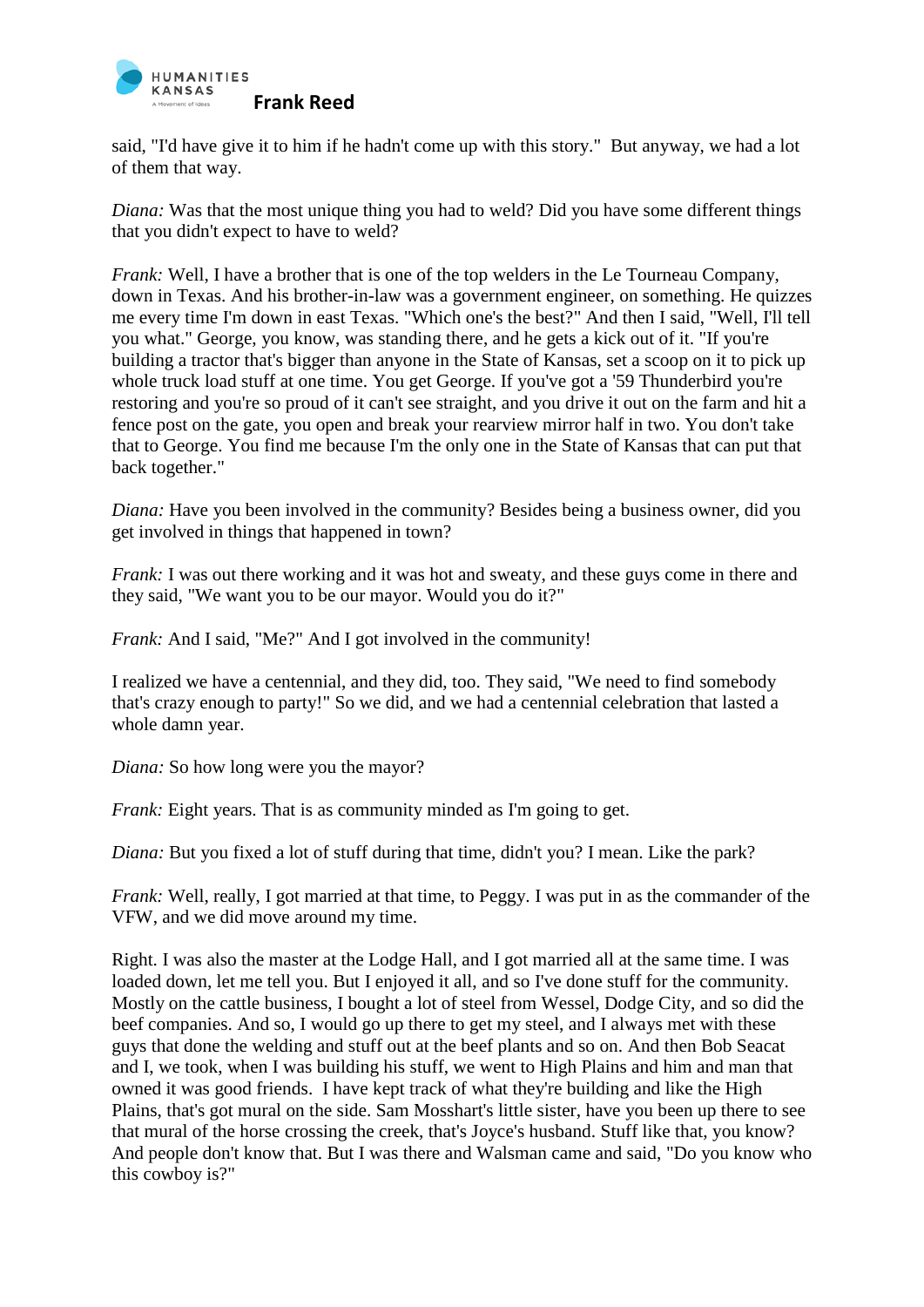

*Diana:* Jerry, wasn't it? Jerry Bay.

*Frank:* Yeah.

*Diana:* What's the invention or item that you made that you're most proud of?

*Frank:* What I really was proud of, I wanted to build it, but needed women to build it. Women are the best welders there are. I bought these oil derricks north of town and took them down and cut them all apart to make to make something out of them. And at that time, I was ready to give community help, I started building these things to hold the electric pods on transformers on two poles down the alleys in towns, and Ashland needed them and CMS needed them. So, I built a bunch of them for CMS and a bunch for Ashland and a bunch for Meade and quite a few at Plains.

And I used the iron of off an oil derrick that had crashed down. It had been beat up when it hit the ground, you could straighten them all out and make them pods. And they're all still going. And they're rusty sitting up on poles and stuff. This company came to me and they wanted me to build them, great big electric company. And consequently, I was pretty proud of them, and I wanted to build them. And I put together money work, and by using new steel, powder coated and everything else, I was gonna have to triple the cost. So it wouldn't work and I couldn't get any more on oil derricks. And so that's one thing I was pretty proud of. So they stick up in the air and have Welding signs on them.

Another thing we built for the county. Matt Wilson's Uncle Charlie got sick and he'd built all the cattle guards for the county. The county got a truck order of pipe and I had three or four guys out there building them. I liked building cattle guards, and I went to the lake, the new road coming in the side of the lake from Minneola. And I crossed my cattle guards, and there's a sign on them that isn't mine, it's this welding shop in Liberal. Oh, I was about ready to shoot somebody there. And then I did a little research on it and I went over and visited Moss and he said, "One of their guys was out fishing down at the lake and he took our decals and put them on there so we'd get free advertisement that way."

*Diana:* When farmers started putting their land back into CRP, into the Reserve, did that affect your business?

*Frank:* Yes, it affected it very much. You had to start hunting for something, you had to have something because people in this area retired. They were retirement age anyway. They'd been wanting an excuse. Somebody's got to pay taxes on this place and everything else, and they don't want to work anymore. They're tired and they want to go fishing down on the Gulf.

There were four or five of them around here. And that's what they did. They went into CRP. At that time, when CRP started out, they didn't have a government building here in town to tell them what to do and make them jump. And about that time is when I inherited my mother's taking care of the farm. You had to bid on that CRP. I didn't know nothing about farming. I didn't know how to bid and make money on what they were gonna pay me and so on.

I was real fortunate. I was working right beside Mr. Gardiner every day out there building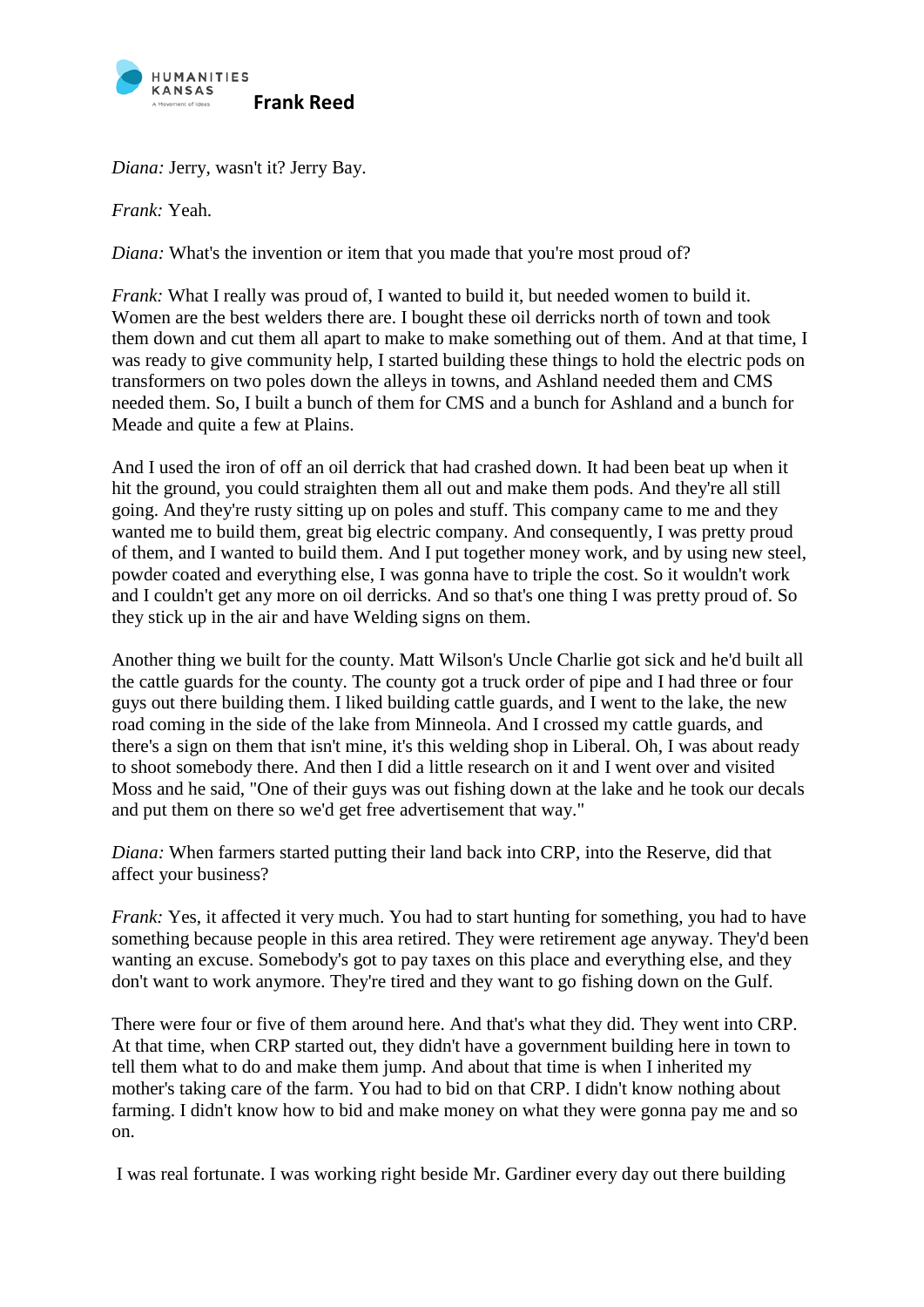

fences and he was a mentor like you wouldn't believe. And he really liked me and got along with me. He did things I didn't know about, but anyway. I asked him, I said, "I got to bid on this. I don't want to lose it. I need the money for it for the family, 'cause there are five of us kids." He said, "Just put down fifty-one dollars and that'll get you over the top. I know the top is 50 dollars, put down 51 dollars and bid on it."

I did and I got it, and I got it every year. And I knew that because there was people right here in the middle of it. I was out there doing work on the sale barn. And he had Scotty Tune down on the river with the skid loader cutting out them tamarix and piling them up. He called, I was working in there in the barn, Henry called up Scotty and said, "Can you have that skid loader here Monday morning at 9:00?"

Scotty said, "Henry, I don't think so. I only lack two hours of being done in this one field. I hate leave. I need to finish that field. He said, "You didn't understand. I need it in the salebarn because I'm putting on a seminar on how to control tamarix. The U.S. government is bringing in 80 people, and we're going to feed them and I'm going to get \$1,500 for that little machine sitting there to look at. So, I can make money and you can wait until the next day."

And that's why Henry and I got along. I'm standing right beside him. You don't want people to hear a story like that, just because that machine is going to be there is getting \$1,500 for you for showing it off. I found out later he got over \$25,000 before he wrapped up that day. He helped me get the CRP stuff. I don't know how many that it actually affected here, but it ruined our country. It took our farming away from us and made it into ranching country.

I don't know what they're going to do with this deal that going on right now with beef plants all shut down and that's affecting the ranchers. I watch that farm channel all the time. They're buffaloed and they don't know what to do.

*Diana:* So, like your dad's shop. Did your shop become a gathering place for people to come in and sit around and drink coffee and tell stories?

*Frank:* Well, we never had coffee but we had talk. They'd just come in anyway and sit around and talk. They were more observant than you would have dreamed. Ed Hoffman and two or three others went to Branson fishing, every year. They came back and they told Dad, "You ought to go fishing with us." "I ain't got time." "Well, you need us to fix you up with a barometer to tell you when you could go." He got this quart jar, and you put a pop bottle upside down in it with water in it, If it goes up, there's good fishing. And if it goes down on, there isn't, then they watch it every day. Your dad was one of them, too. They'd watch that damn thing, everybody in the whole world knew what that thing was and what it meant. One day window Vernon come in. Anyway, the water's going up and down. And you could watch all day and never see it go up and down. It was weird. They went and got Dad; he's back there welding on something.

George, something's wrong with your danged fishing barometer." I forget who said that, I think it was your dad, telling them. He said, "What do you mean somethings wrong? Has somebody has been messing with it or what?" "No. Nobody's touched it, it's in the same place it was yesterday. It's going crazy. It's going up and down." Dad went up there, looked at it, and it went up and down. Now he said, "Get your butt home. Get your kids in the basement, won't you? There's something wrong."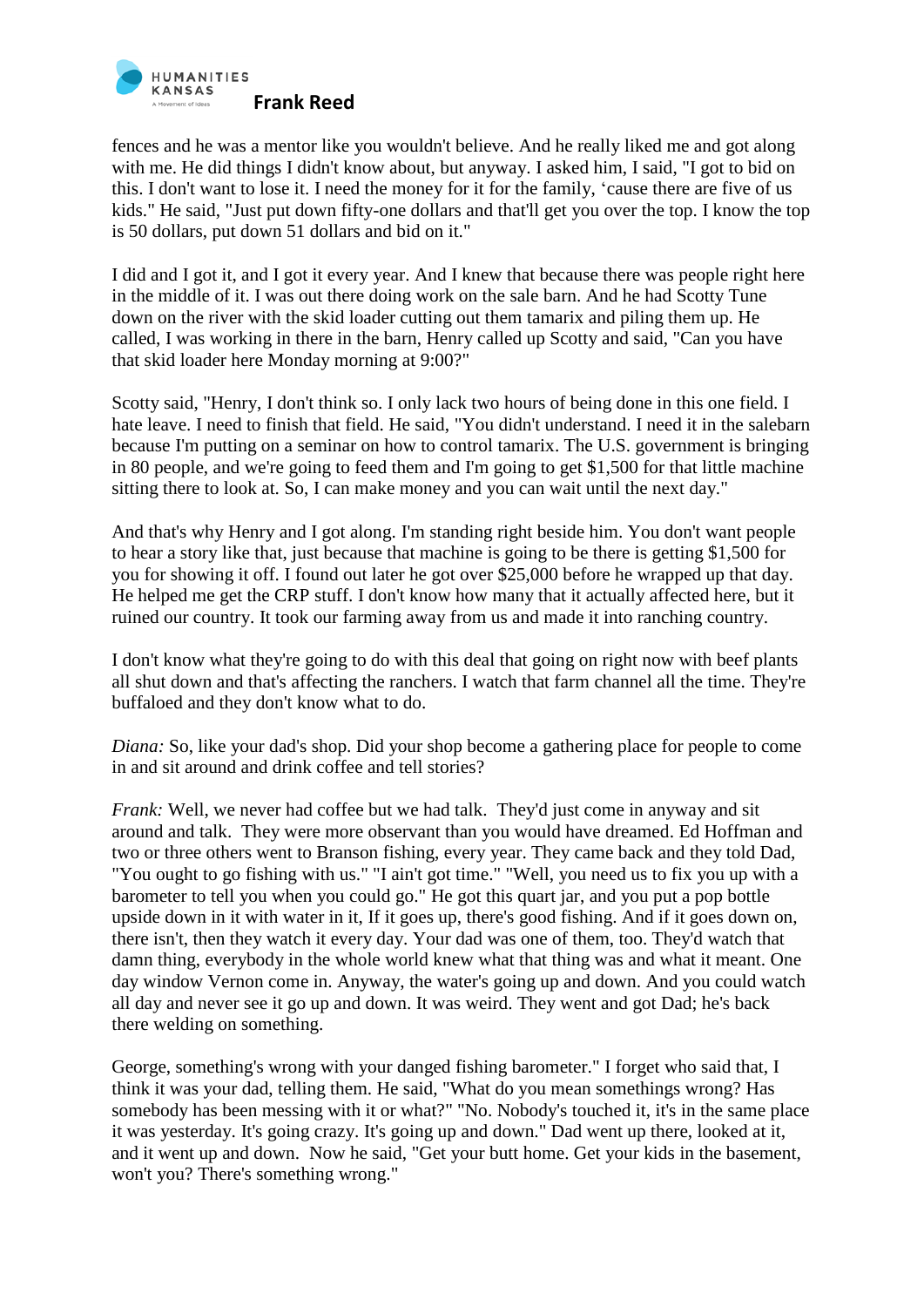

They looked and there was a tornado south of Sitka, he went and told Mom, "Get in the car, we're getting the hell out of here. There's a tornado coming right up the road south of Sitka."

Mom says, "Let me get the shop locked up. I got to lock the doors and everything. She went through a ritual every night and locked the doors." We didn't have time, we got in the car and went north.

Well, your grandfather had a windmill by the building, one of those they put in the backyard up the corner. We're going up Sitka Hill, and back up on the highway in their old Chevy, and that tornado came right through Sitka and sat right down on other side of Sitka. I can't remember, whether REA had just put in all that electric line. On one side of town, it throwed it down on the highway, on the other side it throwed it into the field. But when it came to Sitka Hill, it took the windmill of your grandpa's and shed he put his cake in winter when he needed it. It just disintegrated. Dad put the old Chevy in reverse, and we went backwards, clear down to the bridge. The transmission was screaming like a siren, and I was in the back seat. I didn't know car could go that fast going backwards. That's the tornado that come through there. It went on to Wilmore and tore Wilmore all to heck. You talk about the group, they watched that fishing barometer. The whole group. They'd get their pop, they'd walk right in there and look at the pop bottle on top of glass.

*Frank:* Anyway, telling about the tornado...

*Diana:* You retired a couple years ago. Do you miss it?

*Frank:* I miss it 100%.

*Diana:* What do you miss the most?

*Frank:* Going down the street, coming down and going to work...

*Diana:* And when you get my age, let me tell you, that you can't even get a job at Wal-Mart greeting people. Yeah, it's bad, once you turn 80, and I feel like time-jumped to 40.

*Diana:* Do you have a hobby?

*Frank: Yeah, I've got a hobby. Now I'm working in the yard with my wife's flowers.* 

*Diana:* Is there anything else you want to talk about? Anything else you want talk about?

*Frank:* I know we didn't get into raising cattle south of Dodge City, yet. So we did some I'm.

*Diana:* If she wants more...

*Frank:* Talking about a job, the emergency jobs. It snowed and it blowed ice, and Bouziden had a semi-load of cattle that come off of that hill right west of town and lost it and went across the concrete bridge, which wasn't very big. It took the concrete edge off the west side of the bridge and it took the wheels all out from under this trailer and left him hanging. This guy's got to go back to Wichita. So, they bring it to me, somehow, a tractor pulled it to town.